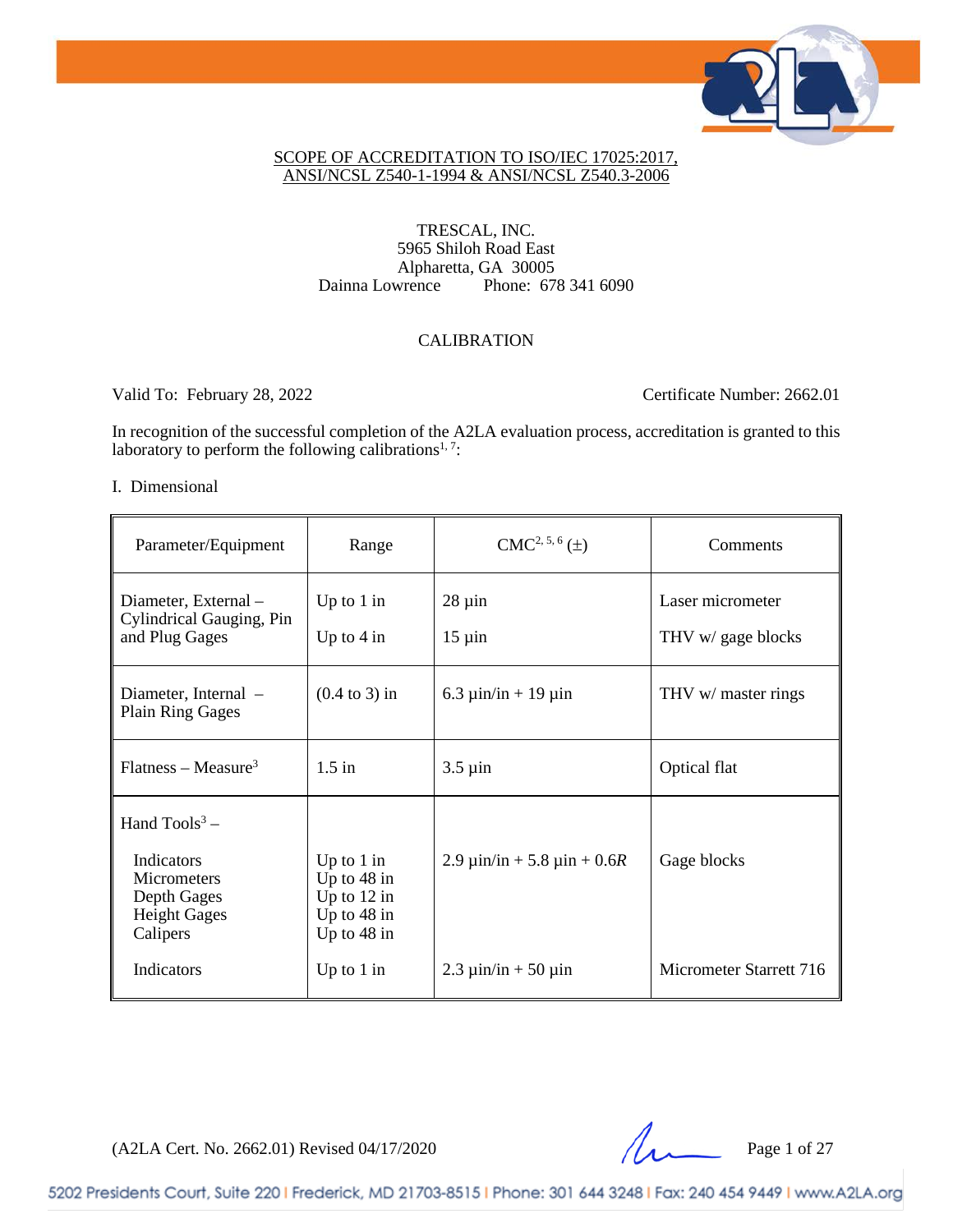| Parameter/Equipment | Range                          | $CMC2(\pm)$                                                                | Comments                                    |
|---------------------|--------------------------------|----------------------------------------------------------------------------|---------------------------------------------|
| Length Standard     | Up to $4$ in<br>$(4 to 24)$ in | $15 \mu$ in<br>$3.7 \text{ } \mu \text{in/in} + 25 \text{ } \mu \text{in}$ | THV w/ gage blocks<br>and height comparator |
| Rulers <sup>3</sup> | Up to $48$ in                  | $1200 \mu$ in                                                              | Micro-rule                                  |

# II. Electrical – DC/Low Frequency

| Parameter/Equipment                        | Range                                                                                                                                                                                                     | $CMC2, 4(\pm)$                                                                                                                                                                                        | Comments                                                          |
|--------------------------------------------|-----------------------------------------------------------------------------------------------------------------------------------------------------------------------------------------------------------|-------------------------------------------------------------------------------------------------------------------------------------------------------------------------------------------------------|-------------------------------------------------------------------|
| $DC$ Voltage $-$<br>Generate <sup>3</sup>  | $(0 to 220)$ mV<br>$(0.22 \text{ to } 2.2) \text{ V}$<br>$(2.2 \text{ to } 11) \text{ V}$<br>$(11 \text{ to } 22)$ V<br>(22 to 220) V<br>(220 to 1100) V                                                  | 7.1 $\mu$ V/V + 0.40 $\mu$ V<br>$3.7 \mu V/V + 0.80 \mu V$<br>$4.9 \mu V/V + 3.0 \mu V$<br>$4.9 \mu V/V + 4.3 \mu V$<br>$3.7 \mu V/V + 48 \mu V$<br>$4.7 \mu V/V + 0.48 \ mV$                         | Fluke 5720A                                                       |
| DC High Voltage –<br>Generate <sup>3</sup> | $(1 to 15)$ kV                                                                                                                                                                                            | $0.0025$ VDC + 1.2 VDC/KVDC                                                                                                                                                                           | Peschel P20Y-D w/<br>Ross VD15-50Y-A-<br>LB-AL, Agilent<br>34401A |
| DC Voltage -<br>Measure <sup>3</sup>       | $(0.01 \text{ to } 1) \text{ mV}$<br>$(1 to 10)$ mV<br>Up to $100 \text{ mV}$<br>$(0.1 \text{ to } 1) \text{ V}$<br>(1 to 10) V<br>$(10 \text{ to } 100) \text{ V}$<br>$(100 \text{ to } 1000) \text{ V}$ | $52 \mu V/V + 10 \ nV$<br>$41 \mu V/V + 4.8 \n\text{nV}$<br>9.5 μV/V + 0.37 μV<br>6.1 $\mu$ V/V + 0.37 $\mu$ V<br>$5.8 \mu V/V + 0.60 \mu V$<br>$8.7 \mu V/V + 37 \mu V$<br>$8.7 \mu V/V + 0.12 \ mV$ | Agilent 34420A<br>Agilent 3458A                                   |
| DC High Voltage -<br>Measure <sup>3</sup>  | $(1 to 15)$ kV                                                                                                                                                                                            | $0.0025 V + 1.2 V/kV$                                                                                                                                                                                 | Ross VD15-50Y-A-<br>LB-AL w/ Agilent<br>34401A                    |
|                                            | $(15 \text{ to } 60) \text{ kV}$                                                                                                                                                                          | $0.0064 V + 1.2 V/kV$                                                                                                                                                                                 | Ross VD60-6.2Y-A-<br>LB-ACD                                       |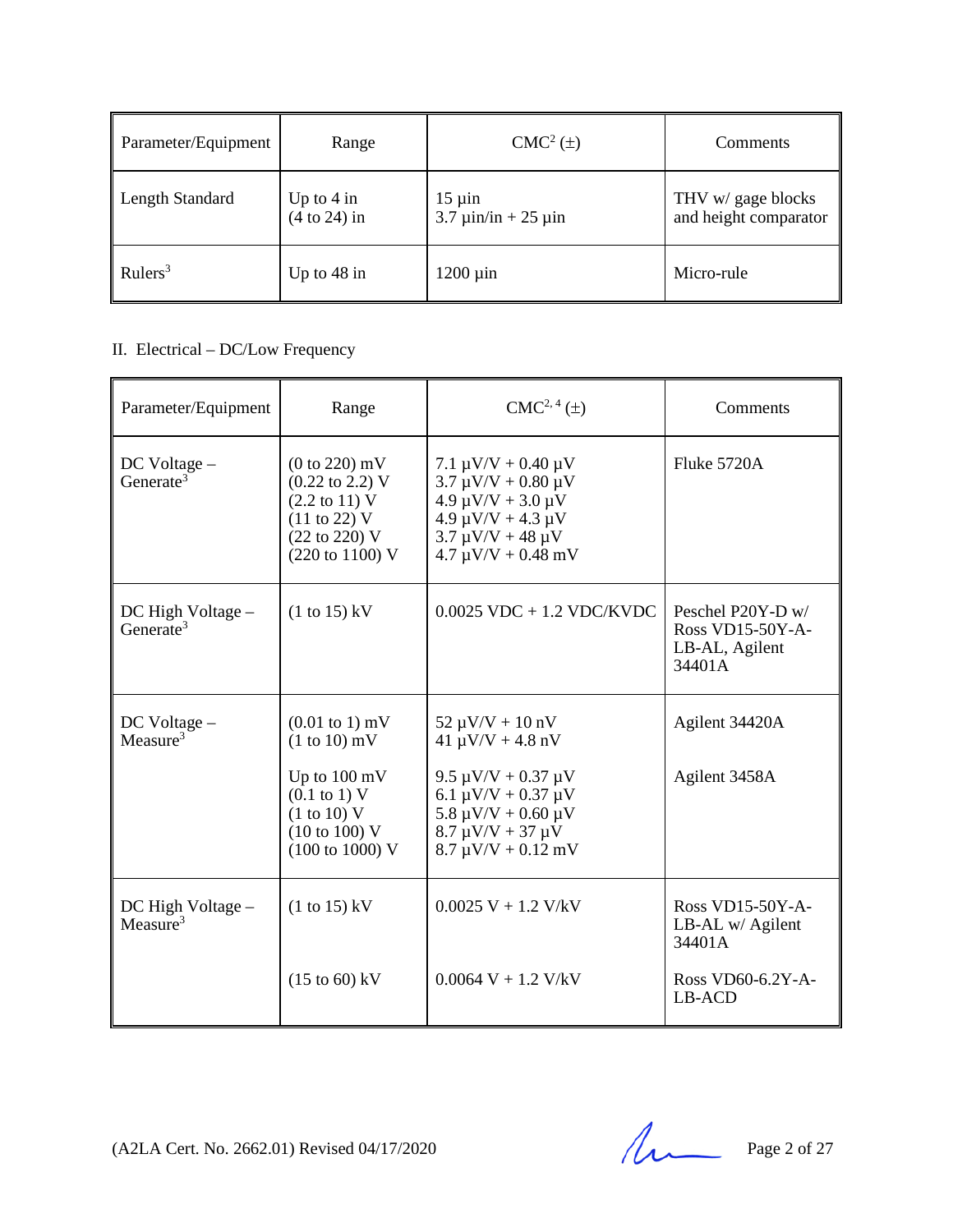| Parameter/Equipment                          | Range                                                                                                                                                                                                                                                                                                                                                                                                     | $CMC2, 4(\pm)$                                                                                                                                                                                                                                                                                                                                                                                                                               | Comments                                             |
|----------------------------------------------|-----------------------------------------------------------------------------------------------------------------------------------------------------------------------------------------------------------------------------------------------------------------------------------------------------------------------------------------------------------------------------------------------------------|----------------------------------------------------------------------------------------------------------------------------------------------------------------------------------------------------------------------------------------------------------------------------------------------------------------------------------------------------------------------------------------------------------------------------------------------|------------------------------------------------------|
| DC Current - Generate <sup>3</sup>           | Up to $220 \mu A$<br>$(0.22 \text{ to } 2.2) \text{ mA}$<br>$(2.2 \text{ to } 22) \text{ mA}$<br>$(22 to 220)$ mA<br>$(0.22 \text{ to } 2.2)$ A<br>$(2.2 \text{ to } 11)$ A                                                                                                                                                                                                                               | $35 \mu A/A + 6.0 \text{ nA}$<br>$31 \mu A/A + 7.0 \text{ nA}$<br>$30 \mu A/A + 41 nA$<br>$41 \mu A/A + 0.71 \mu A$<br>$77 \mu A/A + 12 \mu A$<br>$0.034\% + 0.48 \text{ mA}$                                                                                                                                                                                                                                                                | Fluke 5720A w/ 5725A                                 |
|                                              | $(11 \text{ to } 20.5)$ A                                                                                                                                                                                                                                                                                                                                                                                 | $0.10 % + 0.91 A$                                                                                                                                                                                                                                                                                                                                                                                                                            | Fluke 5520A                                          |
|                                              | (20 to 120) A                                                                                                                                                                                                                                                                                                                                                                                             | $0.23 \mu A/A + 2.1 \text{ mA}$                                                                                                                                                                                                                                                                                                                                                                                                              | Agilent 3458A w/ 6031A,<br>9711A                     |
| Clamp-On Only $3$                            | $(20.5 \text{ to } 1000) \text{ A}$                                                                                                                                                                                                                                                                                                                                                                       | $0.34 \% + 0.05 A$                                                                                                                                                                                                                                                                                                                                                                                                                           | Fluke 5520A w/coil                                   |
| DC Current – Measure <sup>3</sup>            | 100 nA to $10 \mu A$<br>$(10 \text{ to } 100) \mu A$<br>$100 \mu A$ to $10 \text{ mA}$<br>(10 to 100) mA<br>$100 \text{ mA}$ to $1 \text{ A}$<br>$(1 to 10)$ A<br>(10 to 100) A<br>(1 to 300) A                                                                                                                                                                                                           | $17 \mu A/A + 0.80 \text{ nA}$<br>$17 \mu A/A + 5.0 \text{ nA}$<br>$17 \mu A/A + 50 nA$<br>$31 \mu A/A + 0.50 \mu A$<br>$0.010\% + 10 \mu A$<br>$0.012 \% + 10 \mu A$<br>$0.058 \% + 18 \mu A$<br>$0.12 \% + 16 \mu A$                                                                                                                                                                                                                       | Agilent 3458A<br>Guildline 9711A w/<br>Agilent 3458A |
| $DC$ Resistance $-$<br>Generate <sup>3</sup> | Up to 10.9999 $\Omega$<br>$(11$ to 32.9999) Ω<br>(33 to 109.9999) $\Omega$<br>$(110 \text{ to } 329.9999) \Omega$<br>$(0.33 \text{ to } 1.099 \text{ 999}) \text{ k}\Omega$<br>$(1.1 \text{ to } 3.299 \text{ 999}) \text{ k}\Omega$<br>$(3.3 \text{ to } 10.999 \text{ } 99) \text{ k}\Omega$<br>(11 to 32.999 99) $k\Omega$<br>(33 to 109.999) $k\Omega$<br>$(110 \text{ to } 329.999) \text{ k}\Omega$ | $40 \mu\Omega/\Omega + 1.0 \text{ m}\Omega$<br>$30 \mu\Omega/\Omega + 2.0 \text{ m}\Omega$<br>$28 \mu\Omega/\Omega + 2.0 \text{ m}\Omega$<br>$28 \mu\Omega/\Omega + 4.0 \text{ m}\Omega$<br>$28 \mu\Omega/\Omega + 13 \text{ mA}$<br>$28 \mu\Omega/\Omega + 13 \text{ mA}$<br>$28 \mu\Omega/\Omega + 30 \text{ m}\Omega$<br>$28 \mu\Omega/\Omega + 0.30 \Omega$<br>$28 \mu\Omega/\Omega + 0.30 \Omega$<br>$32 \mu\Omega/\Omega + 2.0 \Omega$ | Fluke 5520A, 4-wire                                  |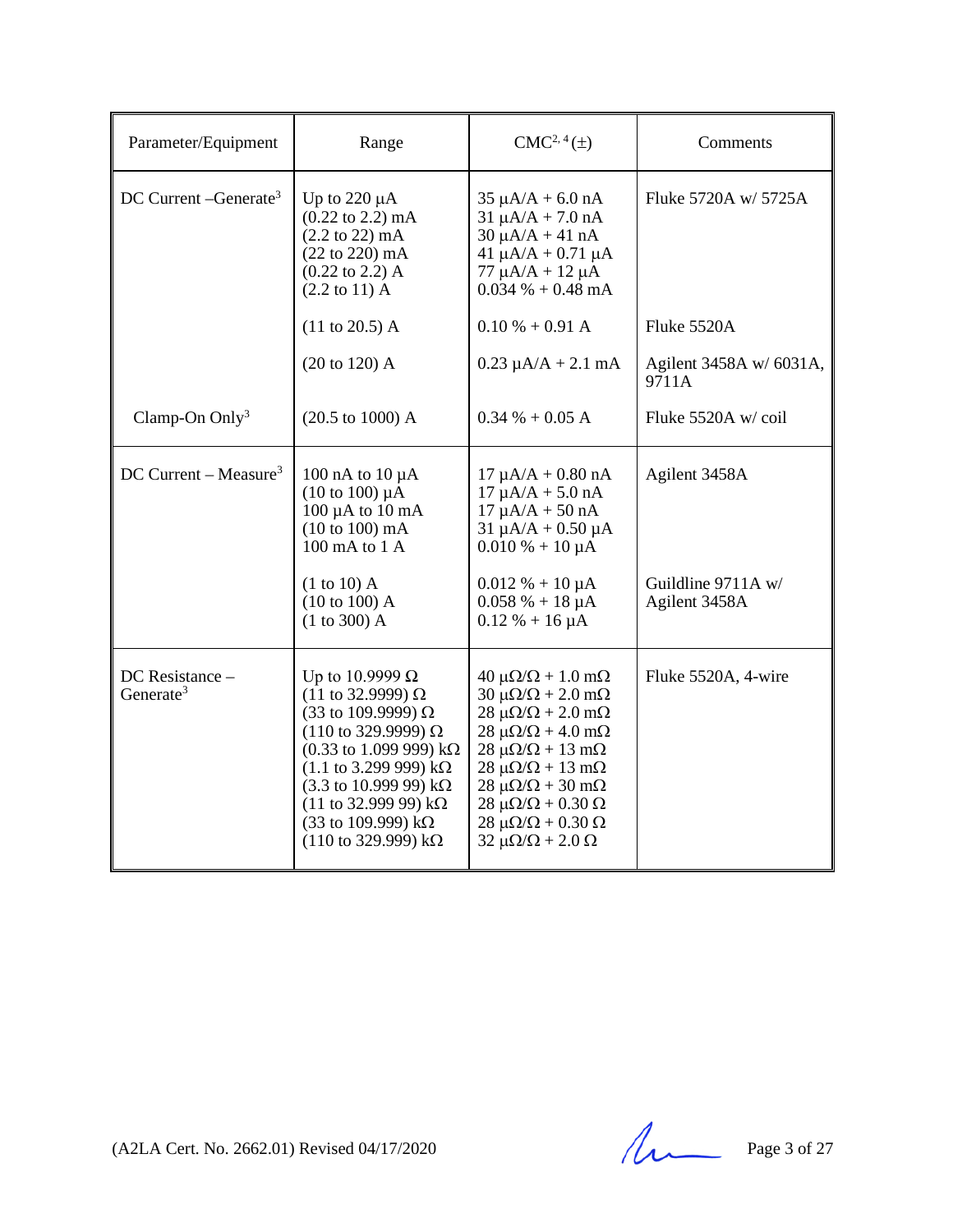| Parameter/Equipment                                | Range                                                                                                                                                                                                                                                                                                                                                                                                           | $CMC2, 4, 5(\pm)$                                                                                                                                                                                                                                                                                                                                                                                                                                                                                           | Comments                                        |
|----------------------------------------------------|-----------------------------------------------------------------------------------------------------------------------------------------------------------------------------------------------------------------------------------------------------------------------------------------------------------------------------------------------------------------------------------------------------------------|-------------------------------------------------------------------------------------------------------------------------------------------------------------------------------------------------------------------------------------------------------------------------------------------------------------------------------------------------------------------------------------------------------------------------------------------------------------------------------------------------------------|-------------------------------------------------|
| DC Resistance -<br>Generate <sup>3</sup><br>(cont) | $(0.33 \text{ to } 1.099 \text{ 99}) \text{ M}\Omega$<br>$(1.1 \text{ to } 3.299 \text{ 00}) \text{ M}\Omega$<br>$(3.3 \text{ to } 10.9999) \text{ M}\Omega$<br>$(11$ to 32.9999) MΩ<br>(33 to 109.9999) $M\Omega$<br>$(110 \text{ to } 329.9999) \text{ M}\Omega$<br>$(330 \text{ to } 1100) \text{ M}\Omega$<br>(1 to 100) $\text{M}\Omega$                                                                   | $32 \mu\Omega/\Omega + 2.2 \Omega$<br>60 $\mu\Omega/\Omega$ + 39 $\Omega$<br>$0.013 % + 63 Ω$<br>$0.025 \% + 2.5 k\Omega$<br>$0.050\% + 3.0\,\mathrm{k}\Omega$<br>$0.30\% + 0.10\,\text{M}\Omega$<br>$1.5 % + 0.50 MΩ$<br>$0.11 \% + 1.3 k\Omega$                                                                                                                                                                                                                                                           | Fluke 5520A, 2-wire<br>Biddle 72-6346-1         |
|                                                    |                                                                                                                                                                                                                                                                                                                                                                                                                 |                                                                                                                                                                                                                                                                                                                                                                                                                                                                                                             |                                                 |
| DC Resistance -<br>Generate, Fixed<br>Points $3$   | $\Omega$<br>$1 \Omega$<br>$1.9 \Omega$<br>10, 19 $\Omega$<br>100, 190 $\Omega$<br>$1, 1.9 k\Omega$<br>10, 19 $k\Omega$<br>$100$ , $190$ kΩ<br>$1 M\Omega$<br>$1.9 \text{ M}\Omega$<br>$10 \text{ M}\Omega$<br>$19 \text{ M}\Omega$<br>$100 \text{ M}\Omega$<br>$1 \Omega$<br>$10 \Omega$<br>$100 \Omega$<br>$1 \text{ k}\Omega$<br>$10 k\Omega$<br>$100 \text{ k}\Omega$<br>$1 M\Omega$<br>$10 \text{ M}\Omega$ | $41 \mu\Omega$<br>$81 \muΩ/Ω$<br>$82 \mu\Omega/\Omega$<br>$23 \mu\Omega/\Omega$<br>9.5 $\mu\Omega/\Omega$<br>$8.5 \mu\Omega/\Omega$<br>$8.5 \mu\Omega/\Omega$<br>11 $\mu\Omega/\Omega$<br>$20 \mu\Omega/\Omega$<br>$30 \mu\Omega/\Omega$<br>$35 \mu\Omega/\Omega$<br>$45 \mu\Omega/\Omega$<br>0.010 %<br>$0.3 \muΩ/Ω$<br>$0.4 \mu\Omega/\Omega$<br>$0.5 \mu\Omega/\Omega$<br>$0.5 \mu\Omega/\Omega$<br>$0.4 \mu\Omega/\Omega$<br>$0.6 \mu\Omega/\Omega$<br>$1.6 \mu\Omega/\Omega$<br>4.2 $\mu\Omega/\Omega$ | Fluke 5700A<br>Ohm-Labs<br><b>SmartResistor</b> |
|                                                    | $1 \text{ } G\Omega$                                                                                                                                                                                                                                                                                                                                                                                            | $0.20~\%$                                                                                                                                                                                                                                                                                                                                                                                                                                                                                                   | Keithley 5155-9                                 |
|                                                    | $10 \text{ } G\Omega$                                                                                                                                                                                                                                                                                                                                                                                           | $0.20~\%$                                                                                                                                                                                                                                                                                                                                                                                                                                                                                                   | Keithley 5155-10                                |
|                                                    |                                                                                                                                                                                                                                                                                                                                                                                                                 |                                                                                                                                                                                                                                                                                                                                                                                                                                                                                                             |                                                 |
|                                                    | $100~\mathrm{G}\Omega$                                                                                                                                                                                                                                                                                                                                                                                          | 0.21%                                                                                                                                                                                                                                                                                                                                                                                                                                                                                                       | Keithley 5155-11                                |
|                                                    | $1~\mathrm{T}\Omega$                                                                                                                                                                                                                                                                                                                                                                                            | $0.31\ \%$                                                                                                                                                                                                                                                                                                                                                                                                                                                                                                  | Keithley 5155-11                                |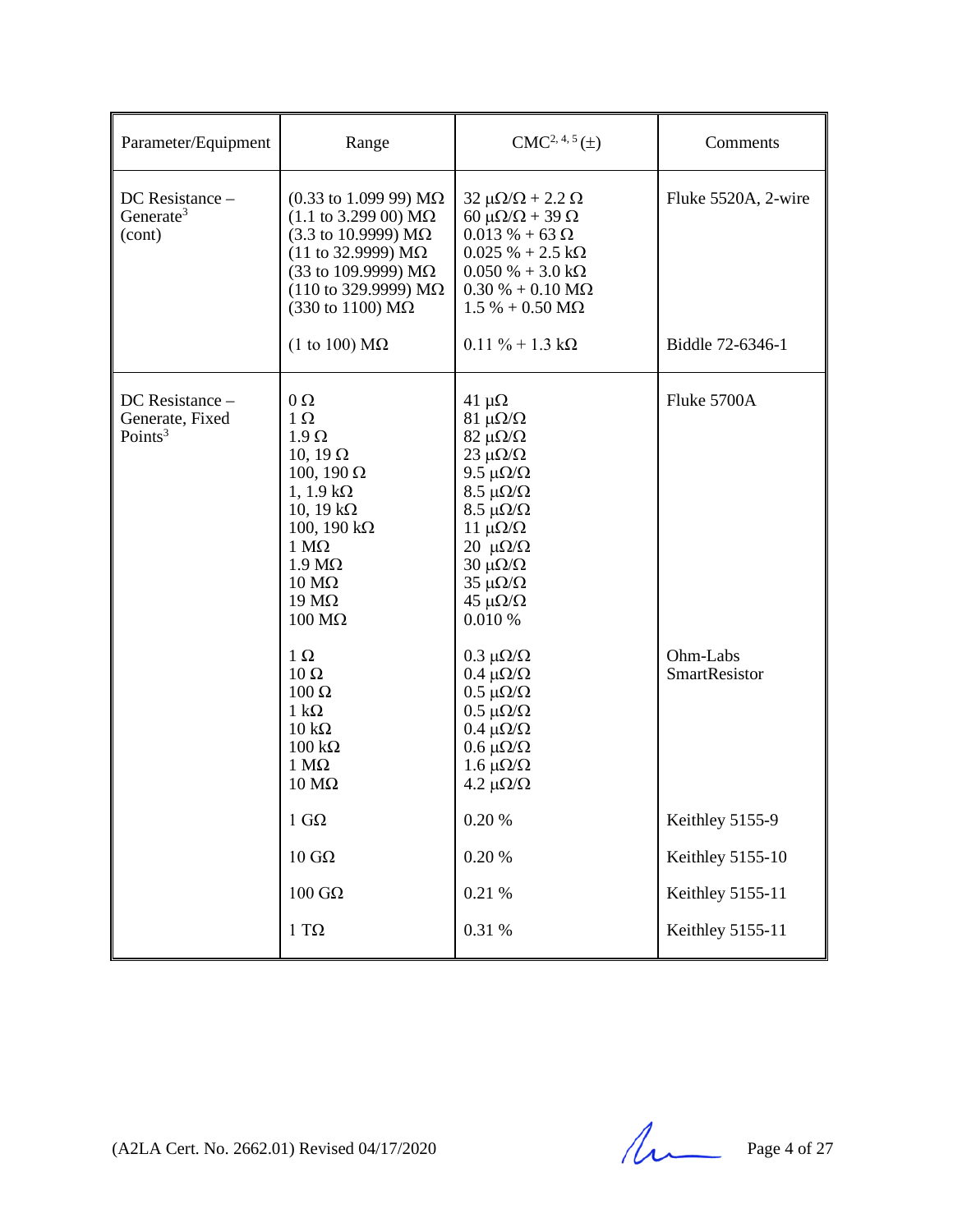| Parameter/Equipment                    | Range                                                                                                                                                                                                                                                                                                                        | $CMC2, 4, 5(\pm)$                                                                                                                                                                                                                                                                                                                                       | Comments       |
|----------------------------------------|------------------------------------------------------------------------------------------------------------------------------------------------------------------------------------------------------------------------------------------------------------------------------------------------------------------------------|---------------------------------------------------------------------------------------------------------------------------------------------------------------------------------------------------------------------------------------------------------------------------------------------------------------------------------------------------------|----------------|
| DC Resistance-<br>Measure <sup>3</sup> | $(0.01 \text{ to } 1) \Omega$<br>$(1 \text{ to } 10) \Omega$                                                                                                                                                                                                                                                                 | $81 \mu\Omega/\Omega$ + 2.7 μΩ<br>77 μ $\Omega/\Omega$ + 36 μ $\Omega$                                                                                                                                                                                                                                                                                  | Agilent 34420A |
|                                        | Up to $10 \Omega$<br>$(10 \text{ to } 100) \Omega$<br>$(100 \text{ to } 1000) \Omega$<br>$(1 \text{ to } 10) \text{ k}\Omega$<br>$(10 \text{ to } 100) \text{ k}\Omega$<br>$(100 \text{ to } 1000) \text{ kΩ}$<br>$(1 \text{ to } 10) \text{ M}\Omega$<br>$(10 \text{ to } 100) \text{ M}\Omega$<br>$(0.1 \text{ to } 1)$ GQ | 18 μ $\Omega/\Omega$ + 58 μ $\Omega$<br>$12 \mu\Omega/\Omega + 0.58 \text{ m}\Omega$<br>$9.5 \mu\Omega/\Omega + 5.8 \text{ m}\Omega$<br>$9.5 \mu\Omega/\Omega + 58 \text{ m}\Omega$<br>9.7 μ $\Omega/\Omega$ + 0.58 $\Omega$<br>$15 \mu\Omega/\Omega + 2.3 \Omega$<br>58 μ $\Omega/\Omega$ + 0.12 kΩ<br>$0.058\% + 1.2 k\Omega$<br>$0.59% + 12 k\Omega$ | Agilent 3458A  |
| Thermocouple -<br>Measure <sup>3</sup> |                                                                                                                                                                                                                                                                                                                              |                                                                                                                                                                                                                                                                                                                                                         |                |
| Type J                                 | $(-210 \text{ to } -100)$ °C<br>$(-100 \text{ to } 800)$ °C<br>(800 to 1200) °C                                                                                                                                                                                                                                              | $0.14\text{ °C}$<br>$0.09\ ^{\circ}\textrm{C}$<br>$0.1 \text{ }^{\circ}C$                                                                                                                                                                                                                                                                               | Fluke 5520A    |
| Type K                                 | $(-250 \text{ to } -200)$ °C<br>$(-200 \text{ to } -100)$ °C<br>$(-100 \text{ to } 500)$ °C<br>$(500 \text{ to } 800)$ °C<br>(800 to 1372) °C                                                                                                                                                                                | 0.46 °C<br>0.16 °C<br>$0.1 \text{ }^{\circ}C$<br>$0.1 \text{ }^{\circ}C$<br>$0.13$ °C                                                                                                                                                                                                                                                                   |                |
| Type T                                 | $(-250 \text{ to } -200)$ °C<br>$(-200 \text{ to } -100)$ °C<br>$(-100 \text{ to } 0)$ °C<br>(0 to 200) $\mathrm{^{\circ}C}$<br>$(200 \text{ to } 400)$ °C                                                                                                                                                                   | $0.35$ °C<br>0.16 °C<br>$0.11\text{ °C}$<br>$0.09$ °C<br>$0.09$ °C                                                                                                                                                                                                                                                                                      |                |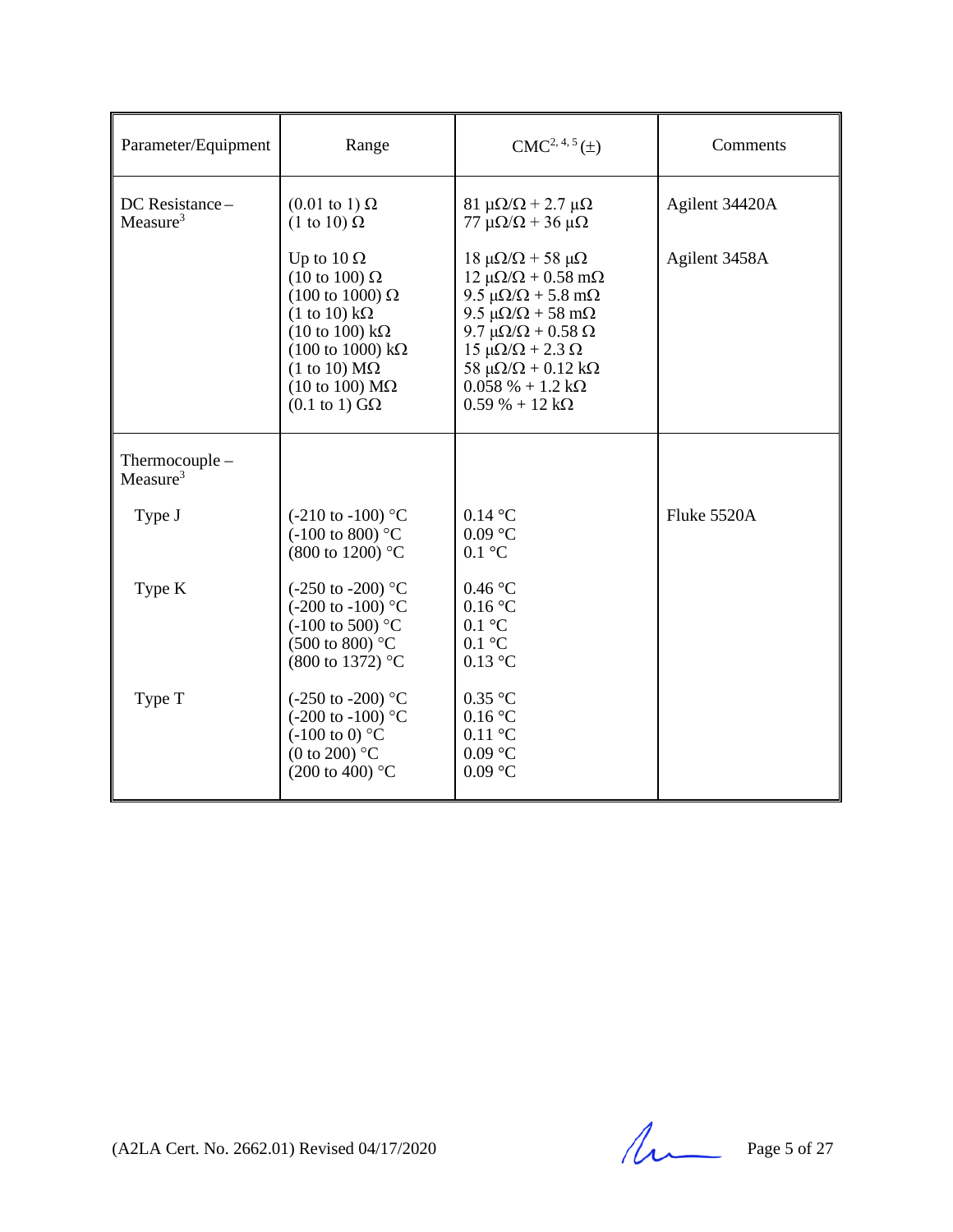| Parameter/Equipment                                                           | Range                                                                                                                                               | $CMC2, 4, 5(\pm)$                                                                              | Comments      |
|-------------------------------------------------------------------------------|-----------------------------------------------------------------------------------------------------------------------------------------------------|------------------------------------------------------------------------------------------------|---------------|
| <b>Electrical Calibration</b><br>of Thermocouple<br>Indicators <sup>3</sup> – | $(600 \text{ to } 800)$ °C                                                                                                                          | $0.35$ °C                                                                                      | Fluke $5520A$ |
| Type B                                                                        | $(800 \text{ to } 1550)$ °C<br>(1550 to 1820) °C                                                                                                    | $0.28$ °C<br>$0.22$ °C                                                                         |               |
| Type C                                                                        | (0 to 1000) $^{\circ}$ C<br>$(1000 \text{ to } 1800)$ °C<br>$(1800 \text{ to } 2000)$ °C<br>(2000 to 2316) °C                                       | 0.16 °C<br>$0.23$ °C<br>0.26 °C<br>$0.35$ °C                                                   |               |
| Type E                                                                        | $(-250 \text{ to } -200)$ °C<br>$(-200 \text{ to } -100)$ °C<br>$(-100 \text{ to } 0)$ °C<br>(0 to 600) $^{\circ}$ C<br>$(600 \text{ to } 1000)$ °C | $0.25$ °C<br>$0.12$ °C<br>$0.09$ °C<br>0.08 °C<br>$0.1 \text{ }^{\circ}C$                      |               |
| Type J                                                                        | $(-210 \text{ to } -100)$ °C<br>$(-100 \text{ to } 800)$ °C<br>(800 to 1200) °C                                                                     | $0.14\text{ °C}$<br>$0.09$ °C<br>$0.1 \text{ }^{\circ}C$                                       |               |
| Type K                                                                        | $(-250 \text{ to } -200)$ °C<br>$(-200 \text{ to } -100)$ °C<br>$(-100 \text{ to } 500)$ °C<br>$(500 \text{ to } 800)$ °C<br>(800 to 1372) °C       | $0.46\text{ °C}$<br>0.16 °C<br>$0.1 \text{ }^{\circ}C$<br>$0.1 \text{ }^{\circ}C$<br>$0.13$ °C |               |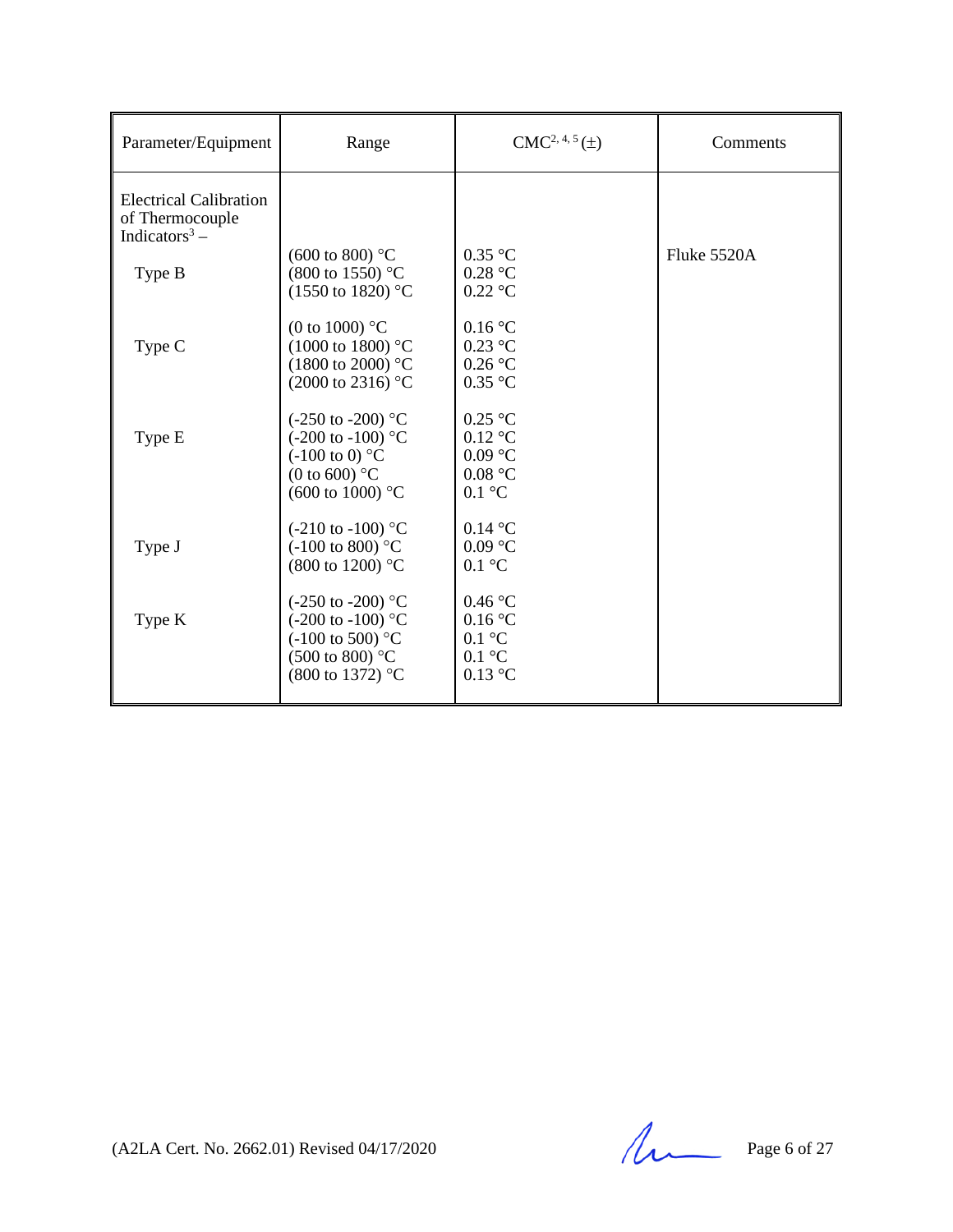| Parameter/Equipment                                                           | Range                                                                                                                                                                                                                                                | $CMC2, 4(\pm)$                                                                                                                                            | Comments    |
|-------------------------------------------------------------------------------|------------------------------------------------------------------------------------------------------------------------------------------------------------------------------------------------------------------------------------------------------|-----------------------------------------------------------------------------------------------------------------------------------------------------------|-------------|
| Electrical Calibration of<br>Thermocouple Indicators <sup>3</sup> –<br>(cont) |                                                                                                                                                                                                                                                      |                                                                                                                                                           |             |
| Type L                                                                        | $(-200 \text{ to } -100)$ °C<br>$(-100 \text{ to } 900)$ °C                                                                                                                                                                                          | $0.1 \text{ }^{\circ}C$<br>$0.09\ ^{\circ}\textrm{C}$                                                                                                     | Fluke 5520A |
| Type N                                                                        | $(-250 \text{ to } -200)$ °C<br>$(-200 \text{ to } -100)$ °C<br>$(-100 \text{ to } 0)$ °C<br>(0 to 100) $\mathrm{^{\circ}C}$<br>$(100 \text{ to } 800)$ °C<br>(800 to 1300) °C                                                                       | $0.73~^\circ\mathrm{C}$<br>$0.23\ ^{\circ}\textrm{C}$<br>$0.12$ °C<br>$0.11\ ^{\circ}\textrm{C}$<br>$0.1 \text{ }^{\circ}C$<br>$0.12\ ^{\circ}\textrm{C}$ |             |
| Type R                                                                        | $(-50 \text{ to } -25)$ °C<br>$(-25 \text{ to } 0)$ °C<br>(0 to 100) $^{\circ}$ C<br>$(100 \text{ to } 400)$ °C<br>$(400 \text{ to } 600)$ °C<br>$(600 \text{ to } 1000)$ °C<br>$(1000 \text{ to } 1600)$ °C<br>$(1600 \text{ to } 1767)$ °C         | $0.55$ °C<br>0.45 °C<br>$0.39$ °C<br>0.28 °C<br>$0.22$ °C<br>$0.21$ °C<br>0.19 °C<br>$0.23$ °C                                                            |             |
| Type S                                                                        | $(-50 \text{ to } -25)$ °C<br>$(-25 \text{ to } 0)$ °C<br>(0 to 100) $\mathrm{^{\circ}C}$<br>$(100 \text{ to } 400)$ °C<br>$(400 \text{ to } 600)$ °C<br>$(600 \text{ to } 1000)$ °C<br>$(1000 \text{ to } 1600)$ °C<br>$(1600 \text{ to } 1767)$ °C | $0.51\ ^{\circ}\textrm{C}$<br>$0.43$ °C<br>0.38 °C<br>0.29 °C<br>$0.23$ °C<br>$0.22$ °C<br>$0.22$ °C<br>0.26 °C                                           |             |
| Type T                                                                        | $(-250 \text{ to } -200)$ °C<br>$(-200 \text{ to } -100)$ °C<br>$(-100 \text{ to } 0)$ °C<br>(0 to 200) $^{\circ}$ C<br>$(200 \text{ to } 400)$ °C                                                                                                   | $0.35\ ^{\circ}\textrm{C}$<br>0.16 °C<br>$0.11\text{ °C}$<br>0.09 °C<br>$0.09$ °C                                                                         |             |
| Type U                                                                        | $(-200 \text{ to } 0)$ °C<br>(0 to 200) $\mathrm{^{\circ}C}$<br>$(200 \text{ to } 600)$ °C                                                                                                                                                           | 0.16 °C<br>$0.1 \text{ }^{\circ}C$<br>$0.1 \text{ }^{\circ}C$                                                                                             |             |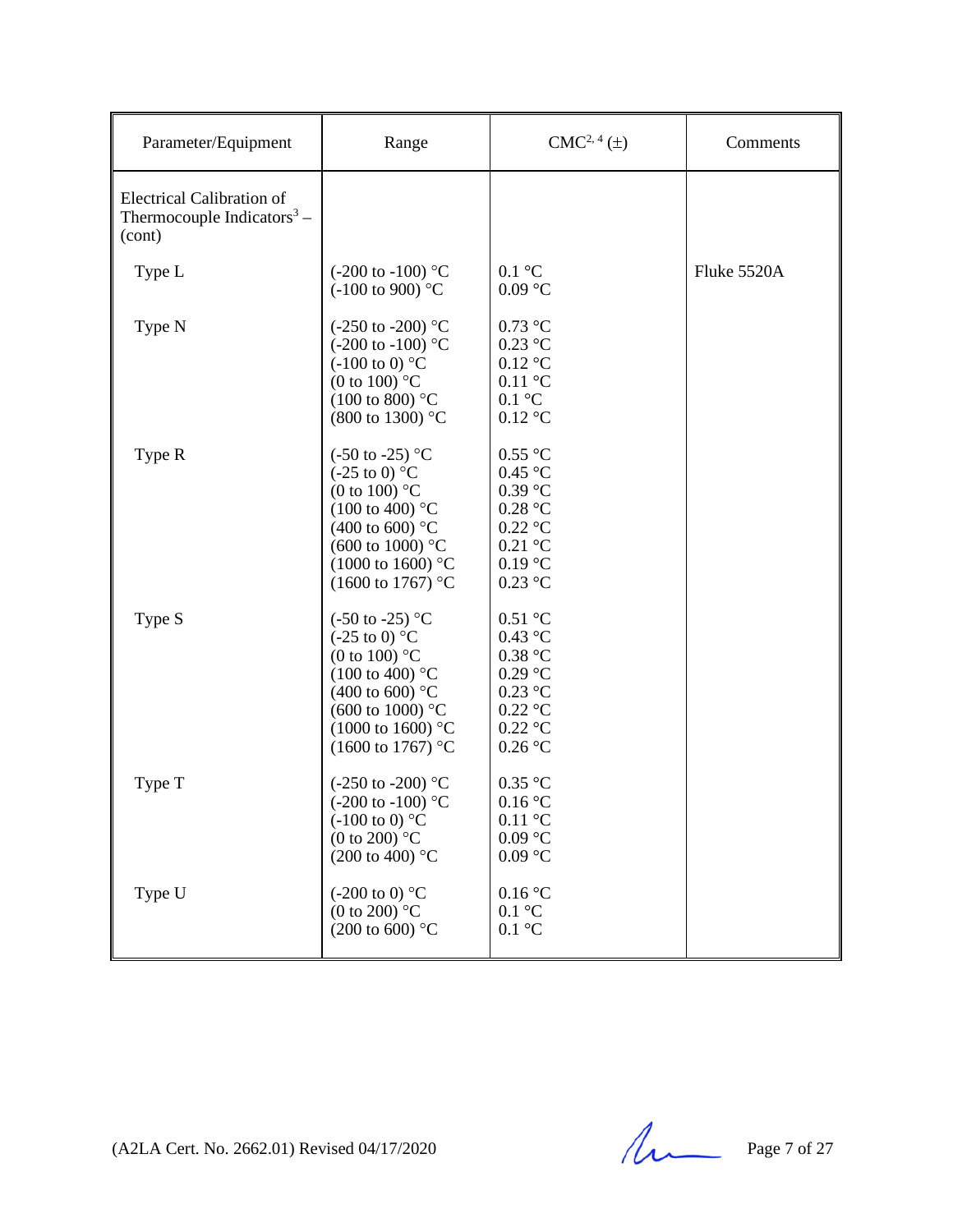| Parameter/Equipment                                    | Range                                                                                                                                                                                                                                      | $CMC2, 4(\pm)$                                                                                                                                                 | Comments    |
|--------------------------------------------------------|--------------------------------------------------------------------------------------------------------------------------------------------------------------------------------------------------------------------------------------------|----------------------------------------------------------------------------------------------------------------------------------------------------------------|-------------|
| <b>Electrical Calibration of</b><br>$RTDs - Generate3$ |                                                                                                                                                                                                                                            |                                                                                                                                                                |             |
| Pt 385, 100 $\Omega$                                   | $(-200 \text{ to } -80)$ °C<br>$(-80 \text{ to } 100)$ °C<br>$(100 \text{ to } 300)$ °C<br>$(300 \text{ to } 400)$ °C<br>$(400 \text{ to } 600)$ °C<br>$(600 \text{ to } 800)$ °C                                                          | $0.013$ °C<br>$0.02$ °C<br>$0.024$ °C<br>$0.026$ °C<br>$0.033$ °C<br>$0.038\ ^{\circ}\textrm{C}$                                                               | Fluke 5520A |
| Pt 3926, 100 $\Omega$                                  | $(-200 \text{ to } -80)$ °C<br>$(-80 \text{ to } 0)$ °C<br>(0 to 100) $\degree$ C<br>$(100 \text{ to } 300)$ °C<br>$(300 \text{ to } 400)$ °C<br>$(400 \text{ to } 630)$ °C                                                                | $0.013$ °C<br>$0.015\ ^{\circ}\textrm{C}$<br>$0.017$ $^{\circ}$ C<br>$0.022\ ^{\circ}\textrm{C}$<br>$0.026\ ^{\circ}\textrm{C}$<br>$0.032$ °C                  |             |
| Pt 3916, 100 $\Omega$                                  | $(-200 \text{ to } -190)$ °C<br>$(-190 \text{ to } -80)$ °C<br>$(-80 \text{ to } 0)$ °C<br>(0 to 100) $^{\circ}$ C<br>$(100 \text{ to } 300)$ °C<br>$(300 \text{ to } 400)$ °C<br>$(400 \text{ to } 600)$ °C<br>$(600 \text{ to } 630)$ °C | $0.01\ ^{\circ}\textrm{C}$<br>$0.013$ °C<br>$0.015$ °C<br>$0.017$ °C<br>$0.022$ °C<br>$0.026\ ^{\circ}\textrm{C}$<br>$0.031\ ^{\circ}\textrm{C}$<br>$0.033$ °C |             |
| Pt 385, 200 $\Omega$                                   | $(-200 \text{ to } -80)$ °C<br>$(-80 \text{ to } 0)$ °C<br>(0 to 100) $^{\circ}$ C<br>$(100 \text{ to } 260)$ °C<br>$(260 \text{ to } 300)$ °C<br>$(300 \text{ to } 400)$ °C<br>$(400 \text{ to } 630)$ °C                                 | $0.053\ ^{\circ}\textrm{C}$<br>$0.056$ °C<br>0.06 °C<br>0.06 °C<br>$0.069$ °C<br>$0.071$ °C<br>$0.088$ °C                                                      |             |
| Pt 385, 500 $\Omega$                                   | $(-200 \text{ to } 0)$ °C<br>(0 to 100) $^{\circ}$ C<br>$(100 \text{ to } 300)$ °C<br>$(300 \text{ to } 400)$ °C<br>$(400 \text{ to } 630)$ °C                                                                                             | $0.026$ °C<br>$0.028$ °C<br>$0.034$ °C<br>$0.038$ °C<br>$0.045$ °C                                                                                             |             |
| Pt 385, 1000 $\Omega$                                  | $(-200 \text{ to } 0)$ °C<br>(0 to 100) $\degree$ C<br>$(100 \text{ to } 300)$ °C<br>$(300 \text{ to } 400)$ °C<br>$(400 \text{ to } 630)$ °C                                                                                              | $0.015$ °C<br>$0.018\ ^{\circ}\textrm{C}$<br>$0.024$ °C<br>$0.026\ ^{\circ}\textrm{C}$<br>$0.033$ °C                                                           |             |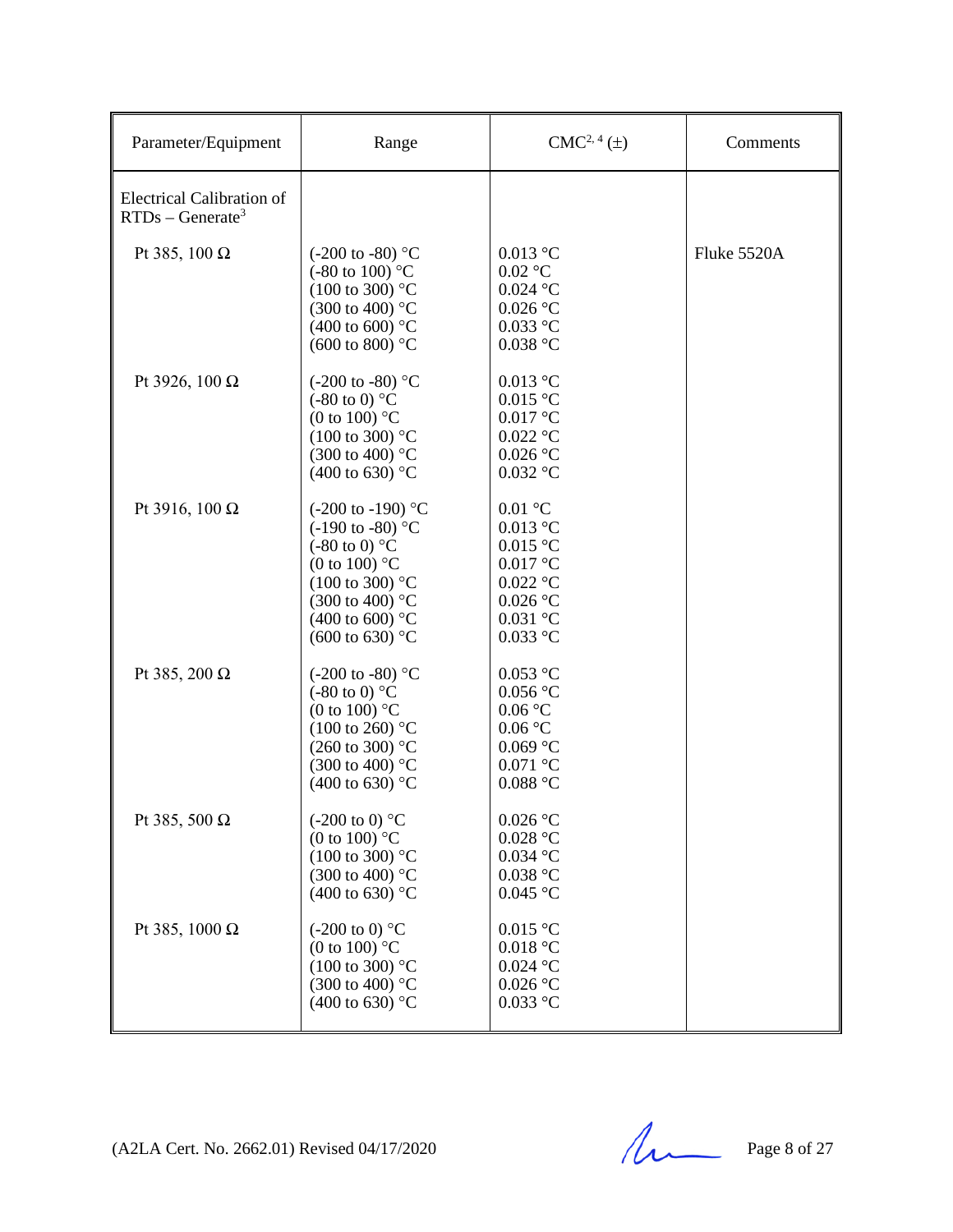| Parameter/Range                      | Frequency                                                                                                                                                                                                      | $CMC2, 4(\pm)$                                                                                                                                                                                                                  | Comments    |
|--------------------------------------|----------------------------------------------------------------------------------------------------------------------------------------------------------------------------------------------------------------|---------------------------------------------------------------------------------------------------------------------------------------------------------------------------------------------------------------------------------|-------------|
| $AC$ Voltage – Generate <sup>3</sup> |                                                                                                                                                                                                                |                                                                                                                                                                                                                                 |             |
| Up to $2.2 \text{ mV}$               | (10 to 20) Hz<br>$(20 \text{ to } 40)$ Hz<br>40 Hz to 20 kHz<br>$(20 \text{ to } 50)$ kHz<br>$(50 \text{ to } 100) \text{ kHz}$<br>$(100 \text{ to } 300) \text{ kHz}$<br>(300 to 500) kHz<br>500 kHz to 1 MHz | $0.022 \% + 4.0 \mu V$<br>$85 \mu V/V + 4.0 \mu V$<br>$75 \mu V/V + 4.0 \mu V$<br>$0.018\% + 4.0 \,\mu\text{V}$<br>$0.046\% + 5.0 \,\mu\text{V}$<br>$0.090\% + 10 \,\mu\text{V}$<br>$0.12 \% + 20 \mu V$<br>$0.25 % + 20 \mu V$ | Fluke 5720A |
| $(2.2 \text{ to } 22) \text{ mV}$    | (10 to 20) Hz<br>(20 to 40) Hz<br>40 Hz to 20 kHz<br>$(20 \text{ to } 50)$ kHz<br>$(50 \text{ to } 100) \text{ kHz}$<br>$(100 \text{ to } 300) \text{ kHz}$<br>(300 to 500) kHz<br>500 kHz to 1 MHz            | $0.022 \% + 4.0 \mu V$<br>$85 \mu V/V + 4.0 \mu V$<br>$75 \mu V/V + 4.0 \mu V$<br>$0.018\% + 4.0 \,\mu\text{V}$<br>$0.046\% + 5.0 \,\mu\text{V}$<br>$0.090\% + 10 \,\mu\text{V}$<br>$0.12 \% + 20 \mu V$<br>$0.25 % + 20 \mu V$ |             |
| $(22 to 220)$ mV                     | (10 to 20) Hz<br>$(20 \text{ to } 40)$ Hz<br>40 Hz to 20 kHz<br>$(20 \text{ to } 50)$ kHz<br>$(50 \text{ to } 100) \text{ kHz}$<br>$(100 \text{ to } 300) \text{ kHz}$<br>(300 to 500) kHz<br>500 kHz to 1 MHz | $0.022 \% + 12 \mu V$<br>$85 \mu V/V + 7.0 \mu V$<br>$75 \mu V/V + 7.0 \mu V$<br>$0.018 \% + 7.0 \mu V$<br>$0.042 % + 17 \mu V$<br>$0.075% + 20 \mu V$<br>$0.12 % + 25 \mu V$<br>$0.25 % + 45 \mu V$                            |             |
| 220 mV to 2.2 V                      | (10 to 20) Hz<br>$(20 \text{ to } 40)$ Hz<br>40 Hz to 20 kHz<br>$(20 \text{ to } 50)$ kHz<br>$(50 \text{ to } 100) \text{ kHz}$<br>$(100 \text{ to } 300) \text{ kHz}$<br>(300 to 500) kHz<br>500 kHz to 1 MHz | $0.022 \% + 82 \mu V$<br>$85 \mu V/V + 82 \mu V$<br>$40 \mu V/V + 82 \mu V$<br>$70 \mu V/V + 82 \mu V$<br>$0.011 \% + 82 \mu V$<br>$0.034 \% + 82 \mu V$<br>$0.090\% + 0.20$ mV<br>$0.15\% + 0.32$ mV                           |             |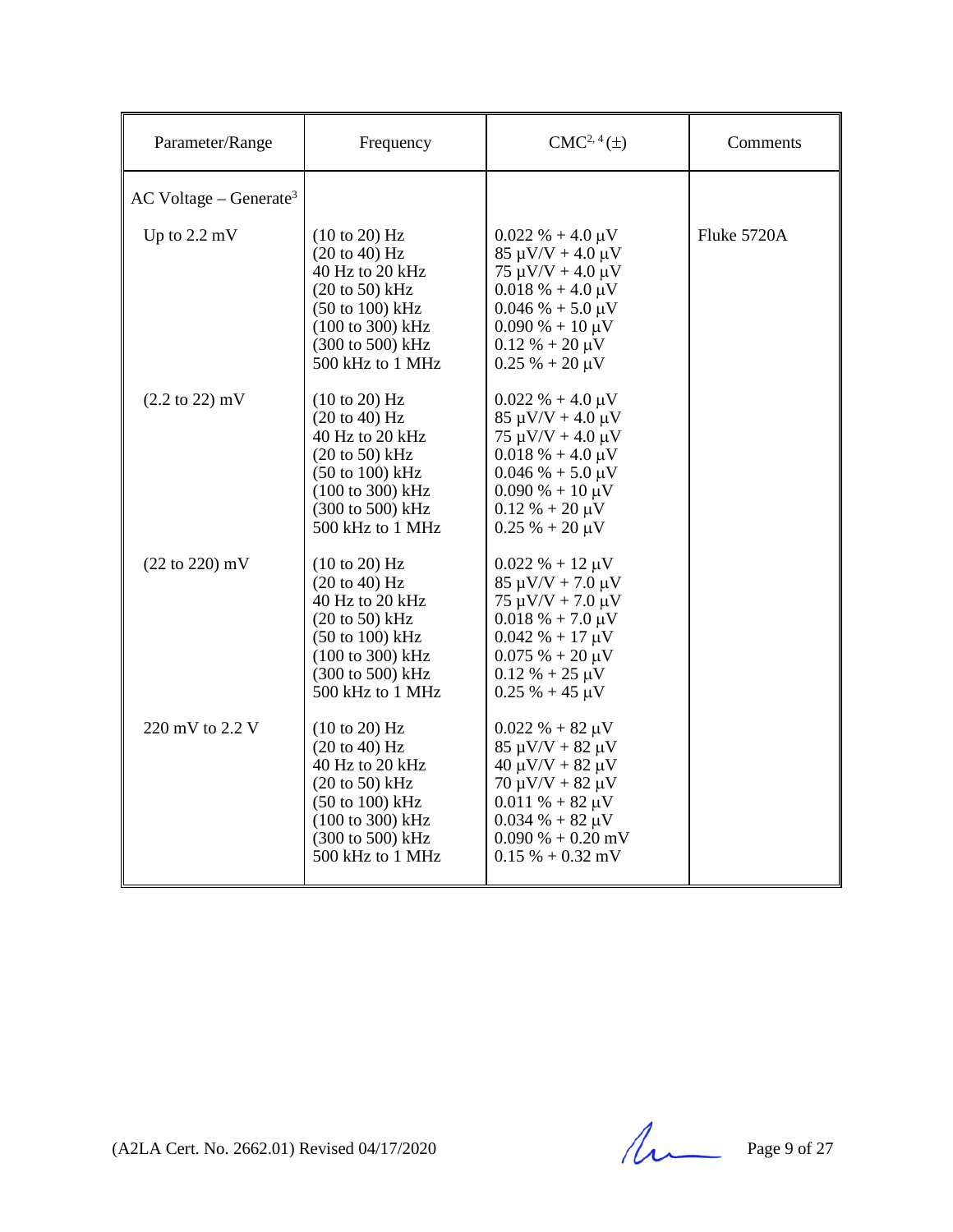| Parameter/Range                                | Frequency                                                                                                                                                                                   | $CMC2, 4(\pm)$                                                                                                                                                                                                                    | Comments                                                       |
|------------------------------------------------|---------------------------------------------------------------------------------------------------------------------------------------------------------------------------------------------|-----------------------------------------------------------------------------------------------------------------------------------------------------------------------------------------------------------------------------------|----------------------------------------------------------------|
| $AC$ Voltage – Generate <sup>3</sup><br>(cont) |                                                                                                                                                                                             |                                                                                                                                                                                                                                   |                                                                |
| $(2.2 \text{ to } 22) \text{ V}$               | (10 to 20) Hz<br>$(20 \text{ to } 40)$ Hz<br>40 Hz to 20 kHz<br>$(20 \text{ to } 50)$ kHz<br>$(50 \text{ to } 100) \text{ kHz}$<br>(100 to 300) kHz<br>(300 to 500) kHz<br>500 kHz to 1 MHz | $0.022 \% + 0.40$ mV<br>$80 \mu V/V + 0.15 \ mV$<br>$40 \mu V/V + 50 \mu V$<br>$70 \mu V/V + 0.10 \text{ mV}$<br>$95 \mu V/V + 0.20 \text{ mV}$<br>$0.026 % + 0.60 mV$<br>$0.090\% + 2.0\,\text{mV}$<br>$0.13\% + 3.2\,\text{mV}$ | Fluke 5720A                                                    |
| $(22 \text{ to } 220)$ V*                      | $(10 \text{ to } 20)$ Hz<br>(20 to 40) Hz<br>40 Hz to 20 kHz<br>$(20 to 50)$ kHz<br>$(50 \text{ to } 100) \text{ kHz}$<br>(100 to 300) kHz<br>(300 to 500) kHz<br>500 kHz to 1 MHz          | $0.022 \% + 4.0 mV$<br>$80 \mu V/V + 1.5 \ mV$<br>$47 \mu V/V + 0.61 \ mV$<br>$75 \mu V/V + 1.0 \ mV$<br>$0.013\% + 2.5$ mV<br>$0.080\% + 16 \text{ mV}$<br>$0.42\% + 40\,\text{mV}$<br>$0.70\% + 80\,\mathrm{mV}$                | * 220 V range subject to<br>2.2E7 V-Hz limitation              |
| (220 to 1100) V                                | 40 Hz to 1 kHz<br>$(1 to 20)$ kHz<br>$(20 to 30)$ kHz                                                                                                                                       | $80 \mu V/V + 4.1 \ mV$<br>$0.013\% + 6.1$ mV<br>$0.036\% + 11\ mV$                                                                                                                                                               |                                                                |
| (220 to 750) V                                 | $(30 \text{ to } 50)$ kHz<br>$(50 \text{ to } 100) \text{ kHz}$<br>(100 to 300) kHz<br>(300 to 500) kHz<br>(500 to 1000) kHz                                                                | $0.036\% + 11\ mV$<br>$0.080\% + 45$ mV<br>$0.13\% + 83\,\mathrm{mV}$<br>$0.42\% + 91\,\text{mV}$<br>$0.70\% + 1.1$ V                                                                                                             |                                                                |
| AC High Voltage -<br>Generate <sup>3</sup>     |                                                                                                                                                                                             |                                                                                                                                                                                                                                   |                                                                |
| $(1 to 10)$ kV                                 | 50/60 Hz                                                                                                                                                                                    | $2.3 V + 2.5 V/kV$                                                                                                                                                                                                                | Ross VD15-50Y-A-LB-<br>AL w/ Agilent 34401A,<br>Peschel P20Y-D |
| AC High Voltage -<br>Measure $3$               |                                                                                                                                                                                             |                                                                                                                                                                                                                                   |                                                                |
| $(1 to 60)$ kV                                 | 50/60 Hz                                                                                                                                                                                    | $2.3 V + 2.5 V/kV$                                                                                                                                                                                                                | Ross VD15-50Y-A-LB-<br>AL w/ Agilent 34401A                    |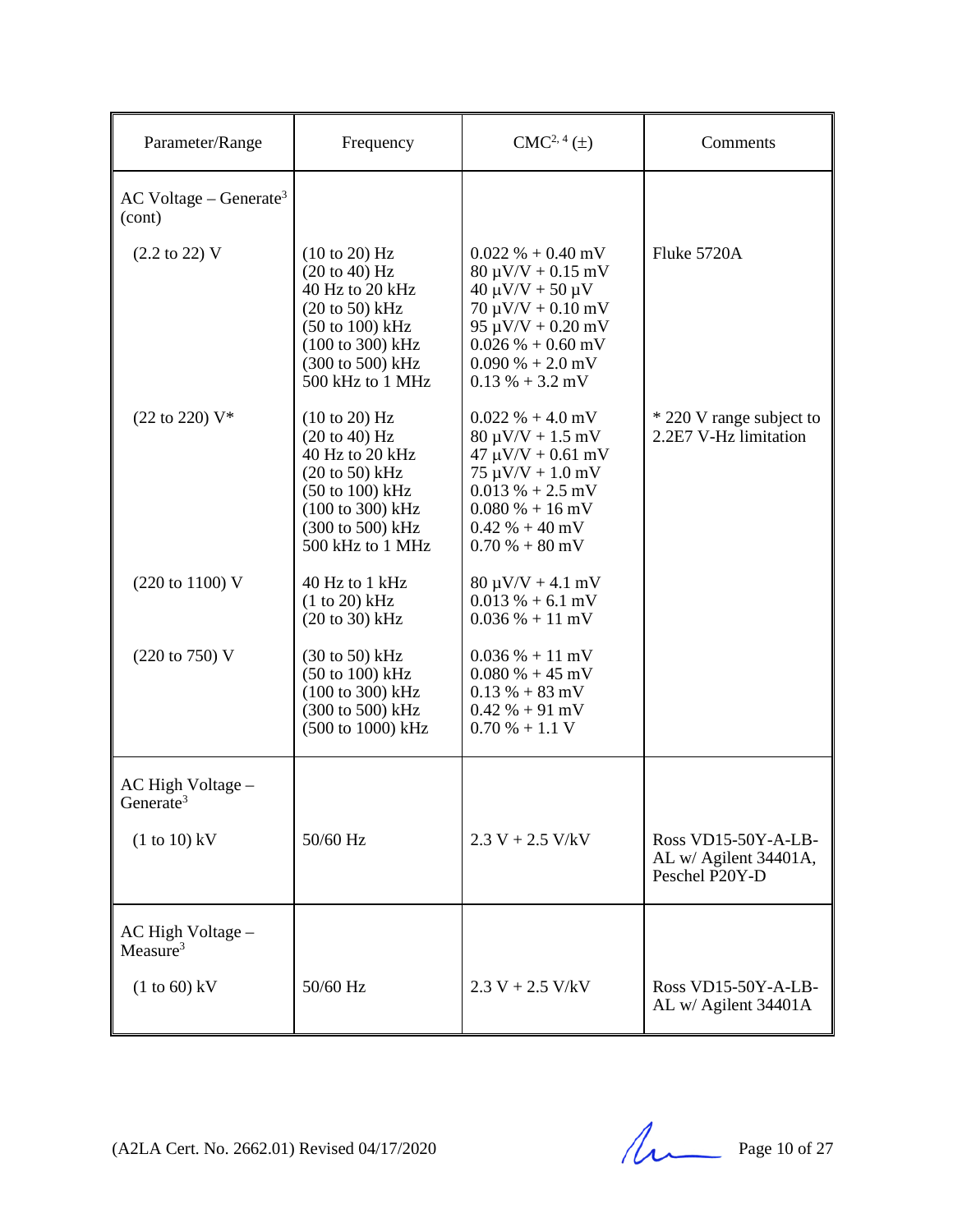| Parameter/Range                     | Frequency                                                                                                                                                                                                               | $CMC2, 4(\pm)$                                                                                                                                                                                                                    | Comments    |
|-------------------------------------|-------------------------------------------------------------------------------------------------------------------------------------------------------------------------------------------------------------------------|-----------------------------------------------------------------------------------------------------------------------------------------------------------------------------------------------------------------------------------|-------------|
| $AC$ Voltage – Measure <sup>3</sup> |                                                                                                                                                                                                                         |                                                                                                                                                                                                                                   |             |
| $(0 to 2.2)$ mV                     | $(10 \text{ to } 20)$ Hz<br>$(20 \text{ to } 40)$ Hz<br>40 Hz to 20 kHz<br>$(20 \text{ to } 50)$ kHz<br>$(50 \text{ to } 100) \text{ kHz}$<br>(100 to 300) kHz<br>(300 to 500) kHz<br>$(0.5 \text{ to } 1) \text{ MHz}$ | $0.17 % + 1.3 \mu V$<br>$0.074\% + 1.3 \mu V$<br>$0.042 \% + 1.3 \mu V$<br>$0.081\% + 2.0 \,\mu\text{V}$<br>$0.12 \% + 2.5 \mu V$<br>$0.23 \% + 4.0 \mu V$<br>$0.24\% + 8.0\,\mu\text{V}$<br>$0.35\% + 8.0\,\mu\text{V}$          | Fluke 5790A |
| $(2.2 \text{ to } 7) \text{ mV}$    | (10 to 20) Hz<br>(20 to 40) Hz<br>40 Hz to 20 kHz<br>$(20 \text{ to } 50)$ kHz<br>$(50 \text{ to } 100) \text{ kHz}$<br>(100 to 300) kHz<br>(300 to 500) kHz<br>$(0.5 \text{ to } 1) \text{ MHz}$                       | $0.085\% + 1.3 \,\mu\text{V}$<br>$0.037 \% + 1.3 \mu V$<br>$0.021 \% + 1.3 \mu V$<br>$0.040\% + 2.0\,\mu\text{V}$<br>$0.060\% + 2.5\,\mu\text{V}$<br>$0.12 \% + 4.0 \mu V$<br>$0.13 \% + 8.0 \mu V$<br>$0.23 \% + 8.0 \mu V$      |             |
| $(7 \text{ to } 22)$ mV             | (10 to 20) Hz<br>$(20 \text{ to } 40)$ Hz<br>40 Hz to 20 kHz<br>$(20 \text{ to } 50) \text{ kHz}$<br>$(50 \text{ to } 100) \text{ kHz}$<br>(100 to 300) kHz<br>(300 to 500) kHz<br>$(0.5 \text{ to } 1) \text{ MHz}$    | $0.029% + 1.3 \mu V$<br>$0.019\% + 1.3 \mu V$<br>$0.011\% + 1.3 \mu V$<br>$0.021 \% + 2.0 \mu V$<br>$0.031 \% + 2.5 \mu V$<br>$0.081\% + 4.0 \,\mu\text{V}$<br>$0.089\% + 8.0 \,\mu\text{V}$<br>$0.17 % + 8.0 \mu V$              |             |
| $(22 \text{ to } 70) \text{ mV}$    | (10 to 20) Hz<br>(20 to 40) Hz<br>40 Hz to 20 kHz<br>$(20 \text{ to } 50)$ kHz<br>$(50 \text{ to } 100) \text{ kHz}$<br>$(100 \text{ to } 300) \text{ kHz}$<br>(300 to 500) kHz<br>$(0.5$ to 1) MHz                     | $0.024 \% + 1.5 \mu V$<br>$0.012 \% + 1.5 \mu V$<br>$65 \mu V/V + 1.5 \mu V$<br>$0.013\% + 2.0 \,\mu\text{V}$<br>$0.026 % + 2.5 \mu V$<br>$0.051\% + 4.0 \,\mu\text{V}$<br>$0.067\% + 8.0 \,\mu\text{V}$<br>$0.11 \% + 8.0 \mu V$ |             |
| $(70 \text{ to } 220) \text{ mV}$   | $(10 \text{ to } 20)$ Hz<br>(20 to 40) Hz<br>40 Hz to 20 kHz<br>$(20 \text{ to } 50)$ kHz<br>$(50 \text{ to } 100) \text{ kHz}$<br>(100 to 300) kHz<br>(300 to 500) kHz<br>$(0.5 \text{ to } 1) \text{ MHz}$            | $0.021 \% + 1.5 \mu V$<br>$85 \mu V/V + 1.5 \mu V$<br>$38 \mu V/V + 1.5 \mu V$<br>69 $\mu$ V/V + 2.0 $\mu$ V<br>$0.016\% + 2.5 \,\mu\text{V}$<br>$0.025 \% + 4.0 \mu V$<br>$0.038 \% + 8.0 \mu V$<br>$0.10\% + 8.0\,\mu\text{V}$  |             |

(A2LA Cert. No. 2662.01) Revised 04/17/2020 Page 11 of 27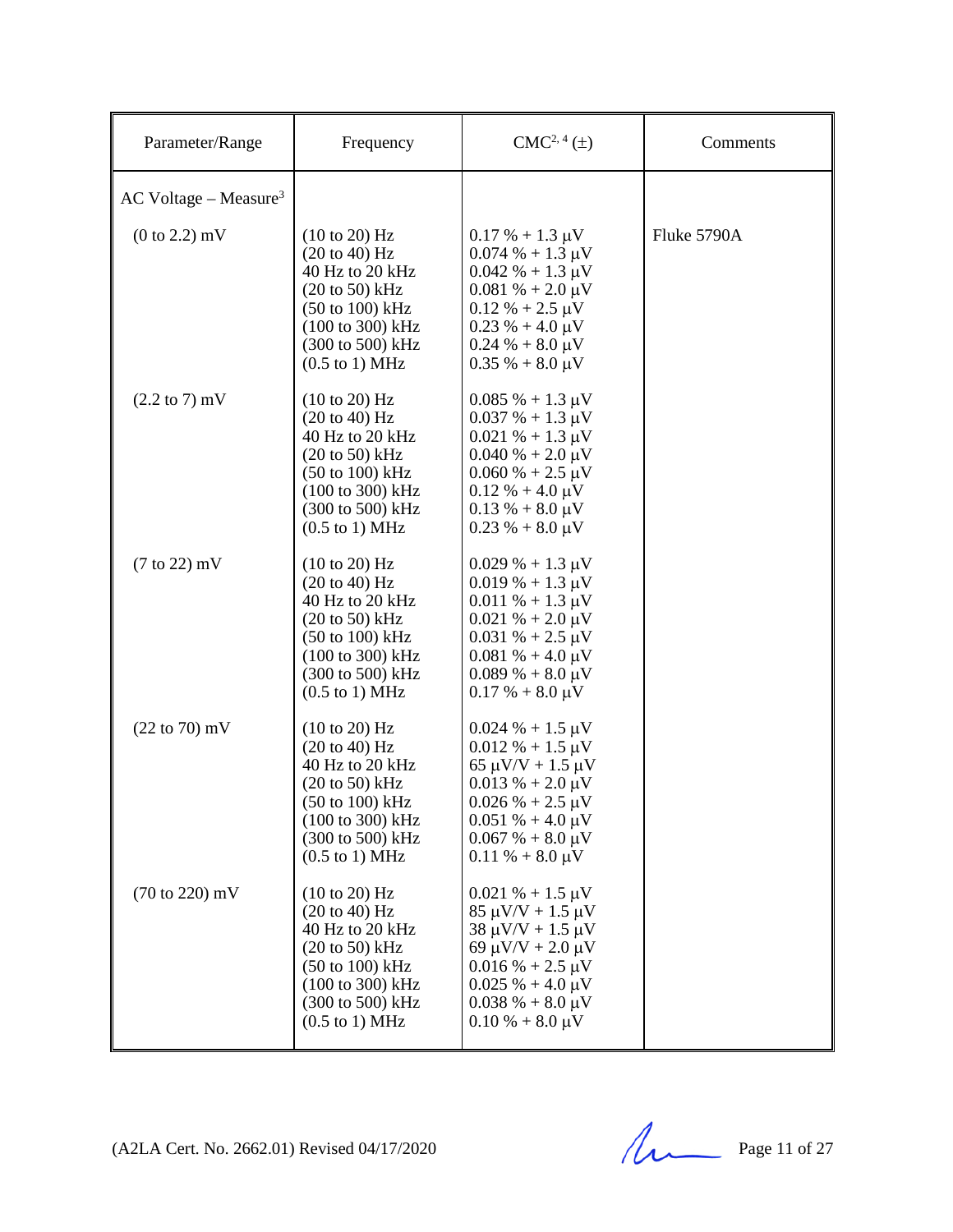| Parameter/Range                               | Frequency                                                                                                                                                                                                                               | $CMC2, 4, 5(\pm)$                                                                                                                                                                                                                          | Comments    |
|-----------------------------------------------|-----------------------------------------------------------------------------------------------------------------------------------------------------------------------------------------------------------------------------------------|--------------------------------------------------------------------------------------------------------------------------------------------------------------------------------------------------------------------------------------------|-------------|
| $AC$ Voltage – Measure <sup>3</sup><br>(cont) |                                                                                                                                                                                                                                         |                                                                                                                                                                                                                                            |             |
| $(220 \text{ to } 700) \text{ mV}$            | $(10 \text{ to } 20)$ Hz<br>$(20 \text{ to } 40)$ Hz<br>40 Hz to 20 kHz<br>$(20 \text{ to } 50)$ kHz<br>(50 to 100) kHz<br>(100 to 300) kHz<br>(300 to 500) kHz<br>$(0.5 \text{ to } 1) \text{ MHz}$                                    | $0.021 \% + 1.5 \mu V$<br>$76 \mu V/V + 1.5 \mu V$<br>$33 \mu V/V + 1.5 \mu V$<br>$51 \mu V/V + 2.0 \mu V$<br>79 $\mu$ V/V + 2.5 $\mu$ V<br>$0.018\% + 4.0 \,\mu\text{V}$<br>$0.030\% + 8.0\,\mu\text{V}$<br>$0.096\% + 8.0 \,\mu\text{V}$ | Fluke 5790A |
| 700 mV to 2.2 V                               | $(10 \text{ to } 20)$ Hz<br>(20 to 40) Hz<br>40 Hz to 20 kHz<br>$(20 to 50)$ kHz<br>$(50 \text{ to } 100) \text{ kHz}$<br>(100 to 300) kHz<br>(300 to 500) kHz<br>$(0.5 \text{ to } 1) \text{ MHz}$                                     | 0.020 %<br>$66 \mu V/V$<br>$24 \mu V/V$<br>$46 \mu V/V$<br>$71 \mu V/V$<br>0.016 %<br>0.026%<br>0.090 %                                                                                                                                    |             |
| $(2.2 \text{ to } 7) \text{ V}$               | (10 to 20) Hz<br>(20 to 40) Hz<br>40 Hz to 20 kHz<br>$(20 \text{ to } 50)$ kHz<br>$(50 \text{ to } 100) \text{ kHz}$<br>$(100 \text{ to } 300) \text{ kHz}$<br>$(300 \text{ to } 500) \text{ kHz}$<br>$(0.5 \text{ to } 1) \text{ MHz}$ | 0.020%<br>$67 \mu V/V$<br>$24 \mu V/V$<br>$48 \mu V/V$<br>$81 \mu V/V$<br>0.019 %<br>0.040%<br>0.12 %                                                                                                                                      |             |
| $(7 \text{ to } 22)$ V                        | (10 to 20) Hz<br>(20 to 40) Hz<br>40 Hz to 20 kHz<br>$(20 \text{ to } 50)$ kHz<br>(50 to 100) kHz<br>(100 to 300) kHz<br>(300 to 500) kHz<br>$(0.5 \text{ to } 1) \text{ MHz}$                                                          | 0.020%<br>$67 \mu V/V$<br>$27 \mu V/V$<br>$48 \mu V/V$<br>$81 \mu V/V$<br>0.019 %<br>0.040 %<br>0.12 %                                                                                                                                     |             |
| $(22 \text{ to } 70)$ V                       | (10 to 20) Hz<br>(20 to 40) Hz<br>40 Hz to 20 kHz<br>$(20 \text{ to } 50)$ kHz<br>$(50 \text{ to } 100) \text{ kHz}$<br>$(100 \text{ to } 300) \text{ kHz}$<br>(300 to 500) kHz<br>$(0.5 \text{ to } 1) \text{ MHz}$                    | 0.020 %<br>$68 \mu V/V$<br>$32 \mu V/V$<br>$57 \mu V/V$<br>$94 \mu V/V$<br>0.020%<br>0.041 %<br>0.12 %                                                                                                                                     |             |

(A2LA Cert. No. 2662.01) Revised 04/17/2020 Page 12 of 27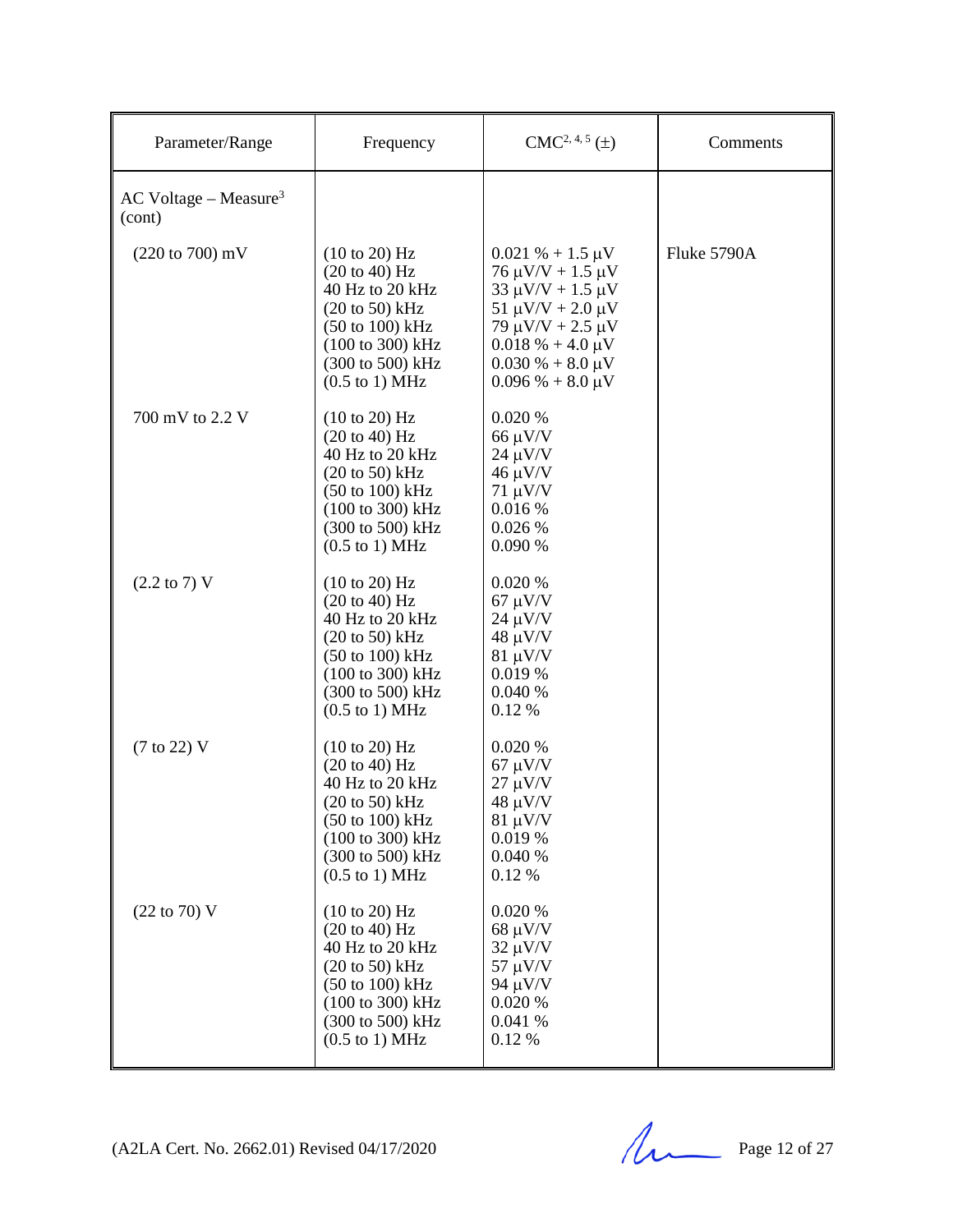| Parameter/Range                               | Frequency                                                                                                                                                                          | $CMC2, 4, 5(\pm)$                                                                                                   | Comments    |
|-----------------------------------------------|------------------------------------------------------------------------------------------------------------------------------------------------------------------------------------|---------------------------------------------------------------------------------------------------------------------|-------------|
| $AC$ Voltage – Measure <sup>3</sup><br>(cont) |                                                                                                                                                                                    |                                                                                                                     |             |
| (70 to 220) V                                 | $(10 \text{ to } 20)$ Hz<br>$(20 \text{ to } 40)$ Hz<br>40 Hz to 20 kHz<br>$(20 \text{ to } 50)$ kHz<br>$(50 \text{ to } 100) \text{ kHz}$<br>(100 to 300) kHz<br>(300 to 500) kHz | 0.020%<br>$68 \mu V/V$<br>$31 \mu V/V$<br>$69 \mu V/V$<br>98 μV/V<br>0.021 %<br>0.050 %                             | Fluke 5790A |
| (220 to 700) V                                | (10 to 20) Hz<br>$(20 \text{ to } 40)$ Hz<br>40 Hz to 20 kHz<br>$(20 \text{ to } 50)$ kHz<br>$(50 \text{ to } 100) \text{ kHz}$                                                    | 0.020 %<br>99 μV/V<br>$41 \mu V/V$<br>0.013 %<br>0.050 %                                                            |             |
| (700 to 1000) V                               | (10 to 20) Hz<br>(20 to 40) Hz<br>40 Hz to 20 kHz<br>$(20 \text{ to } 50)$ kHz<br>$(50 \text{ to } 100) \text{ kHz}$                                                               | 0.020 %<br>99 μV/V<br>$38 \mu V/V$<br>0.013 %<br>0.050 %                                                            |             |
| AC Voltage – Wide Band<br>Input <sup>3</sup>  |                                                                                                                                                                                    |                                                                                                                     |             |
| $(0 to 2.2)$ mV                               | (1 to 2) MHz<br>(2 to 10) MHz<br>(10 to 20) MHz<br>(20 to 30) MHz                                                                                                                  | $0.070\% + 1.0 \,\mu\text{V}$<br>$0.17 % + 1.0 \mu V$<br>$0.30\% + 1.0\,\mu\text{V}$<br>$0.70\% + 2.0\,\mu\text{V}$ | Fluke 5790A |
| $(2.2 \text{ to } 7) \text{ mV}$              | (1 to 2) MHz<br>(2 to 10) MHz<br>(10 to 20) MHz<br>(20 to 30) MHz                                                                                                                  | $0.070\% + 1.0 \,\mu\text{V}$<br>$0.10\% + 1.0\,\mu\text{V}$<br>$0.17 % + 1.0 \mu V$<br>$0.37 \% + 1.0 \mu V$       |             |
| $(7 \text{ to } 22)$ mV                       | (1 to 2) MHz<br>(2 to 10) MHz<br>(10 to 20) MHz<br>(20 to 30) MHz                                                                                                                  | $0.070 % + 0.17 \mu V$<br>$0.10 % + 0.17 \mu V$<br>$0.17 % + 0.17 \mu V$<br>$0.37 % + 0.17 \mu V$                   |             |
| 22 mV to 7 V                                  | (1 to 2) MHz<br>(2 to 10) MHz<br>(10 to 20) MHz<br>(20 to 30) MHz                                                                                                                  | $0.05\% + 1.4 \mu V$<br>$0.10\% + 1.4 \,\mu\text{V}$<br>$0.15 % + 1.4 \mu V$<br>$0.35 \% + 1.4 \mu V$               |             |

(A2LA Cert. No. 2662.01) Revised 04/17/2020 Page 13 of 27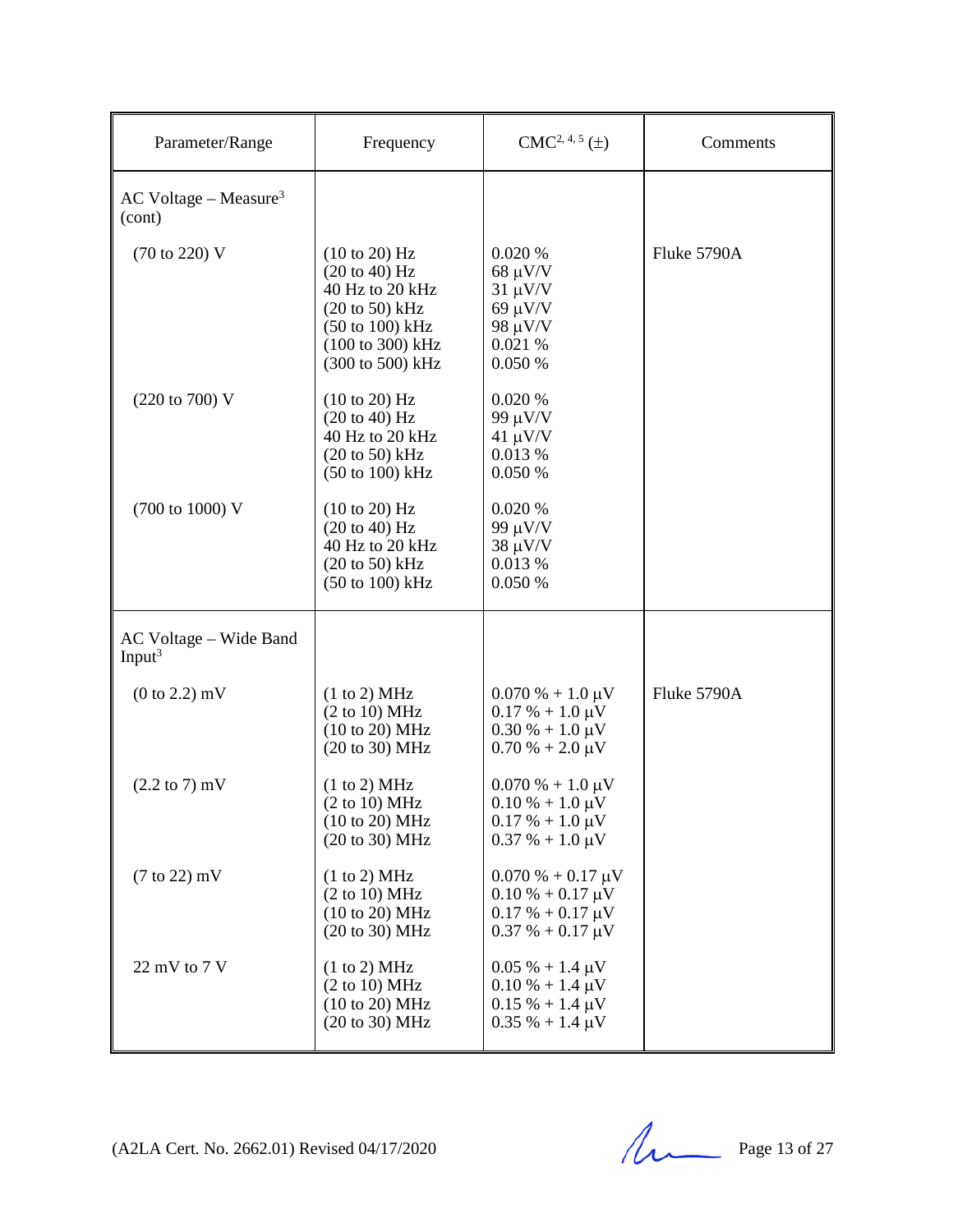| Parameter/Range                      | Frequency                                                                                                                  | $CMC2, 4, 5(\pm)$                                                                                                                | Comments             |
|--------------------------------------|----------------------------------------------------------------------------------------------------------------------------|----------------------------------------------------------------------------------------------------------------------------------|----------------------|
| $AC$ Current – Generate <sup>3</sup> |                                                                                                                            |                                                                                                                                  |                      |
| Up to $220 \mu A$                    | $(10 \text{ to } 20)$ Hz<br>$(20 \text{ to } 40)$ Hz<br>40 Hz to 1 kHz<br>(1 to 5) kHz<br>$(5 \text{ to } 10) \text{ kHz}$ | $0.023 \% + 16 nA$<br>$0.014\% + 10\text{ nA}$<br>$0.011\% + 8.0 \text{ nA}$<br>$0.025% + 12nA$<br>$0.090\% + 65 \text{ nA}$     | Fluke 5720A w/ 5725A |
| 220 $\mu$ A to 2.2 mA                | $(10 \text{ to } 20)$ Hz<br>$(20 \text{ to } 40)$ Hz<br>40 Hz to 1 kHz<br>(1 to 5) kHz<br>$(5 \text{ to } 10) \text{ kHz}$ | $0.023 \% + 40 nA$<br>$0.014\% + 36\text{ nA}$<br>$0.011 \% + 36 nA$<br>$0.025 \% + 0.11 \mu A$<br>$0.090\% + 0.65\,\mu\text{A}$ |                      |
| $(2.2 \text{ to } 22) \text{ mA}$    | $(10 \text{ to } 20)$ Hz<br>(20 to 40) Hz<br>40 Hz to 1 kHz<br>(1 to 5) kHz<br>$(5 to 10)$ kHz                             | $0.023 \% + 0.41 \mu A$<br>$0.014% + 0.36 \mu A$<br>$0.011\% + 0.36 \mu A$<br>$0.025 \% + 0.56 \mu A$<br>$0.090\% + 5.0 \mu A$   |                      |
| $(22 \text{ to } 220) \text{ mA}$    | (10 to 20) Hz<br>$(20 \text{ to } 40)$ Hz<br>40 Hz to 1 kHz<br>(1 to 5) kHz<br>$(5 \text{ to } 10) \text{ kHz}$            | $0.023 \% + 4.0 \mu A$<br>$0.014\% + 4.0 \mu A$<br>$0.011 \% + 3.0 \mu A$<br>$0.018 \% + 4.0 \mu A$<br>$0.090\% + 10 \mu A$      |                      |
| 220 mA to 2.2 A                      | 20 Hz to 1 kHz<br>(1 to 5) kHz<br>$(5 \text{ to } 10) \text{ kHz}$                                                         | $0.024 % + 35 \mu A$<br>$0.039\% + 80 \mu A$<br>$0.60\% + 0.16 \text{ mA}$                                                       |                      |
| $(2.2 \text{ to } 11)$ A             | 40 Hz to 1 kHz<br>(1 to 5) kHz<br>$(5 \text{ to } 10) \text{ kHz}$                                                         | $0.040\% + 0.19 \text{ mA}$<br>$0.085\% + 0.39 \text{ mA}$<br>$0.33\% + 0.75 \text{ mA}$                                         |                      |
| $(11 \text{ to } 20.5)$ A            | (45 to 100) Hz<br>100 Hz to 1 kHz<br>(1 to 5) kHz                                                                          | $0.12 \% + 5.1 mA$<br>$0.15\% + 5.1 \text{ mA}$<br>$3.0\% + 5.1 \text{ mA}$                                                      | Fluke 5520A          |
| $(20.5 \text{ to } 1000) \text{ A}$  | $(45 \text{ to } 65) \text{ Hz}$<br>$(65 \text{ to } 440) \text{ Hz}$                                                      | 0.39 %<br>$0.94~\%$                                                                                                              | Fluke 5520A w/coil   |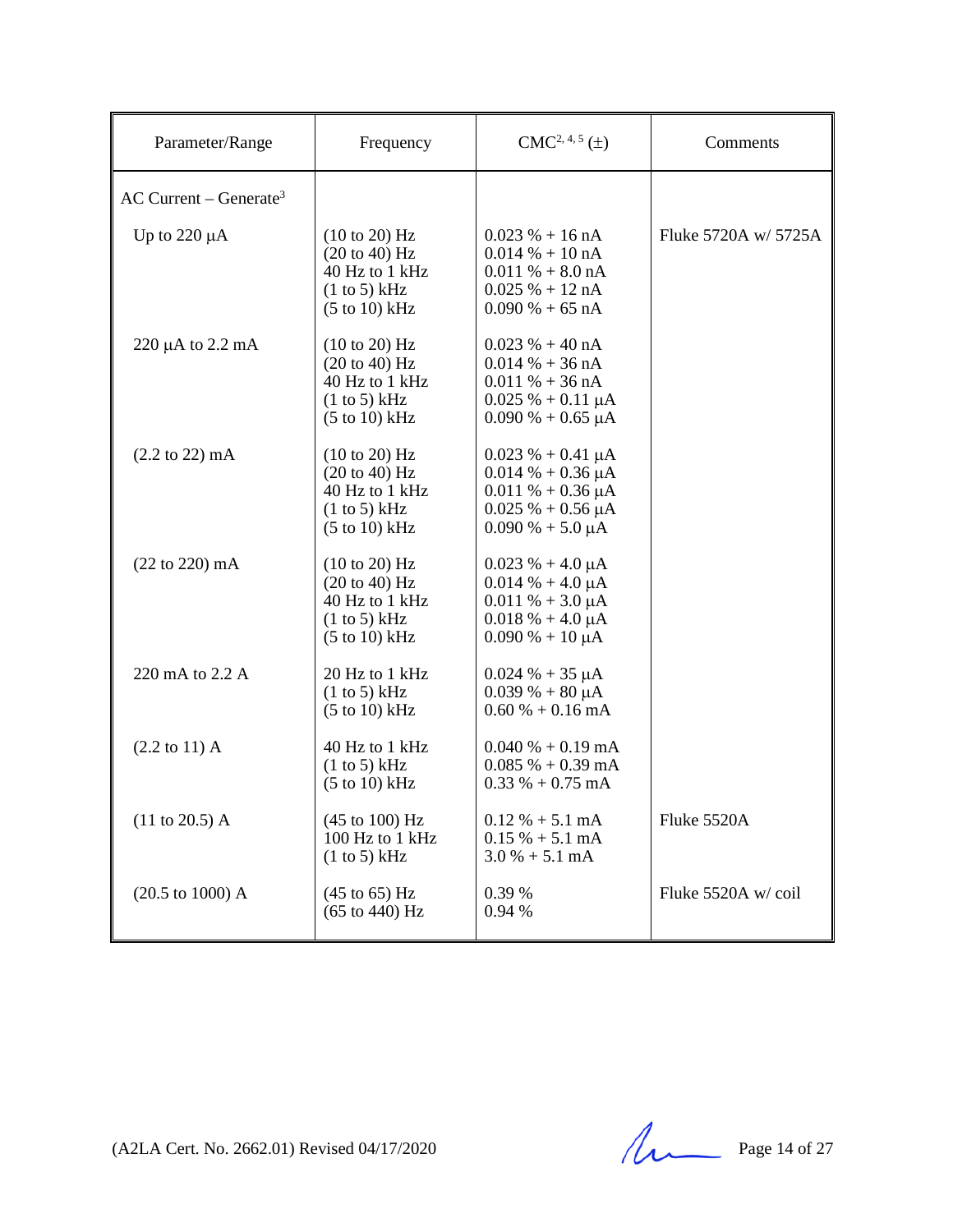| Parameter/Range                                                                                                       | Frequency                                                                      | $CMC2, 4, 5(\pm)$                                                                                                                                                                            | Comments                           |
|-----------------------------------------------------------------------------------------------------------------------|--------------------------------------------------------------------------------|----------------------------------------------------------------------------------------------------------------------------------------------------------------------------------------------|------------------------------------|
| $AC$ Current – Measure <sup>3</sup>                                                                                   |                                                                                |                                                                                                                                                                                              |                                    |
| $200 \mu A$ to $2 \mu A$                                                                                              | $(10 \text{ to } 20)$ Hz<br>20 Hz to 1 kHz<br>(1 to 10) kHz                    | 0.021%<br>0.010 %<br>$54 \mu A/A$                                                                                                                                                            | Fluke A40B, Fluke 5790A            |
| $(2 \text{ to } 20)$ mA                                                                                               | $(10 \text{ to } 20)$ Hz<br>(20 to 40) Hz<br>40 Hz to 10 kHz                   | 0.021 %<br>93 $\mu$ A/A<br>$54 \mu A/A$                                                                                                                                                      |                                    |
| (20 to 200) mA                                                                                                        | (10 to 20) Hz<br>(20 to 40) Hz<br>40 Hz to 10 kHz                              | 0.020 %<br>$74 \mu A/A$<br>$39 \mu A/A$                                                                                                                                                      |                                    |
| 200 mA to 2.2 A                                                                                                       | 40 Hz to 1 kHz<br>(1 to 5) kHz<br>$(5 \text{ to } 10) \text{ kHz}$             | $41 \mu A/A$<br>$74 \mu A/A$<br>0.018 %                                                                                                                                                      |                                    |
| $(2.2 \text{ to } 20)$ A                                                                                              | $(45 \text{ to } 100) \text{ Hz}$<br>100 Hz to 1 kHz<br>(1 to 5) kHz           | $62 \mu A/A$<br>$68 \mu A/A$<br>0.018 %                                                                                                                                                      |                                    |
| $(10 to 120)$ A                                                                                                       | $(50 \text{ to } 400) \text{ Hz}$                                              | 0.15 %                                                                                                                                                                                       | L&N shunt, Fluke 5790A             |
| $(1 \text{ to } 2)$ A<br>$(1 to 2)$ A<br>$(2 \text{ to } 20)$ A<br>$(2 \text{ to } 20)$ A<br>$(20 \text{ to } 100)$ A | Up to 1 kHz<br>$(1 to 10)$ kHz<br>Up to 1 kHz<br>(1 to 10) kHz<br>Up to 1 kHz  | $1.2 \text{ mA/A} + 5.6 \mu\text{A}$<br>$1.2 \text{ mA}/A + 16 \mu A$<br>$1.2 \text{ mA/A} + 210 \mu\text{A}$<br>$5.8 \text{ mA/A} + 210 \mu\text{A}$<br>$1.2 \text{ mA/A} + 5.7 \text{ mA}$ | Agilent 3458A w/ Valhalla<br>2575A |
| DC Power – Generate <sup>3</sup>                                                                                      | $(0.34 \text{ to } 337) \text{ W}$<br>337 W to 3 kW<br>$(3 \text{ to } 20)$ kW | 0.023%<br>0.022%<br>0.07%                                                                                                                                                                    | Fluke 5520A                        |
| AC Power – Generate <sup>3</sup>                                                                                      |                                                                                |                                                                                                                                                                                              |                                    |
| $(45 \text{ to } 65) \text{ Hz}$<br>$PF = 1$                                                                          | 109 uW to 21 kW                                                                | 0.11 %                                                                                                                                                                                       | Fluke 5520A                        |
| AC Ratio, Fixed Points                                                                                                | 400 Hz<br>$1$ kHz                                                              | 0.000 12 %<br>0.000 15 %                                                                                                                                                                     | DT72A                              |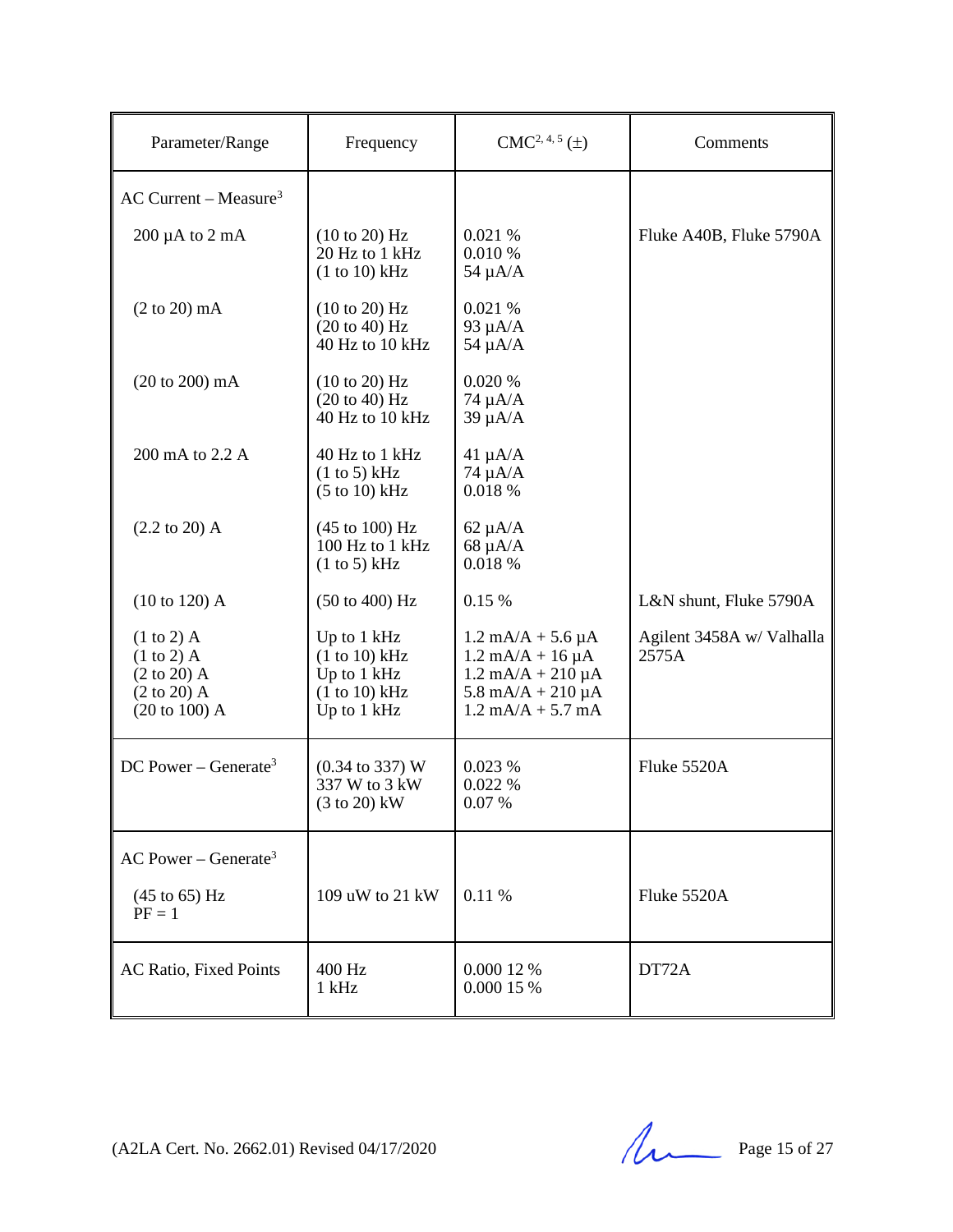| Parameter/Range                                                                                                                                                                                                                                                                                                                                                                                                                                                                                                   | Frequency                                                                                                                                                                                                                                                     | $CMC2, 4, 5(\pm)$                                                                                                                                                                                                                                                                                                                               | Comments                           |
|-------------------------------------------------------------------------------------------------------------------------------------------------------------------------------------------------------------------------------------------------------------------------------------------------------------------------------------------------------------------------------------------------------------------------------------------------------------------------------------------------------------------|---------------------------------------------------------------------------------------------------------------------------------------------------------------------------------------------------------------------------------------------------------------|-------------------------------------------------------------------------------------------------------------------------------------------------------------------------------------------------------------------------------------------------------------------------------------------------------------------------------------------------|------------------------------------|
| Synchro/Resolver $3-$                                                                                                                                                                                                                                                                                                                                                                                                                                                                                             |                                                                                                                                                                                                                                                               |                                                                                                                                                                                                                                                                                                                                                 |                                    |
| Indicators (0 to $360$ <sup>o</sup>                                                                                                                                                                                                                                                                                                                                                                                                                                                                               | $400$ Hz                                                                                                                                                                                                                                                      | $0.000063$ °                                                                                                                                                                                                                                                                                                                                    | DSRS-5DR                           |
| Simulators (0 to 360) $^{\circ}$                                                                                                                                                                                                                                                                                                                                                                                                                                                                                  | 400 Hz                                                                                                                                                                                                                                                        | $0.000083$ °                                                                                                                                                                                                                                                                                                                                    | DCRB-5C-4R                         |
| Capacitance – Generate <sup>3</sup>                                                                                                                                                                                                                                                                                                                                                                                                                                                                               |                                                                                                                                                                                                                                                               |                                                                                                                                                                                                                                                                                                                                                 |                                    |
| $(0.10 \text{ to } 3.299) \text{ nF}$<br>$(0.33 \text{ to } 10.999) \text{ nF}$<br>$(11$ to 109.999) nF<br>$(110 \text{ to } 329.99) \text{ nF}$<br>$(0.33 \text{ to } 1.0999) \mu F$<br>$(1.1 \text{ to } 3.2999) \mu F$<br>(3.3 to 10.999) µF<br>$(11 \text{ to } 32.999) \mu F$<br>$(33 \text{ to } 109.99) \,\mu\text{F}$<br>$(110 \text{ to } 329.99) \mu F$<br>$(0.33 \text{ to } 1.0999) \text{ mF}$<br>$(1.1 \text{ to } 3.2999) \text{ mF}$<br>(3.3 to 10.999) mF<br>(11 to 32.999) mF<br>(33 to 110) mF | 10 Hz to 10 kHz<br>(10 to 1000) Hz<br>(10 to 1000) Hz<br>(10 to 1000) Hz<br>(10 to 600) Hz<br>(10 to 300) Hz<br>(10 to 150) Hz<br>(10 to 120) Hz<br>(10 to 80) Hz<br>Up to 50 Hz<br>Up to 20 Hz<br>Up to 6 Hz<br>Up to 2 Hz<br>Up to $0.6$ Hz<br>Up to 0.2 Hz | $0.51 \% + 12 pF$<br>$0.26 % + 12 pF$<br>$0.26\% + 0.12$ nF<br>$0.26 % + 0.31 nF$<br>$0.26\% + 1.2\text{ nF}$<br>$0.26 \% + 3.1 nF$<br>$0.26 % + 12 nF$<br>$0.42 \% + 31 nF$<br>$0.46% + 0.12 \mu F$<br>$0.46% + 0.31 \mu F$<br>$0.46 % + 1.2 \mu F$<br>$0.46\% + 3.1 \,\mu F$<br>$0.46% + 12 \mu F$<br>$0.78% + 31 \mu F$<br>$1.2 % + 0.12 mF$ | Fluke 5520A                        |
| Capacitance – Generate,<br>Fixed Points <sup>3</sup><br>$1$ pF<br>10pF<br>100 pF<br>1000 pF                                                                                                                                                                                                                                                                                                                                                                                                                       | 1 kHz to 13 MHz                                                                                                                                                                                                                                               | 0.37 %<br>0.040%<br>0.067 %<br>0.33 %                                                                                                                                                                                                                                                                                                           | Agilent 16380A set<br>(4 terminal) |
| Capacitance – Measure <sup>3</sup>                                                                                                                                                                                                                                                                                                                                                                                                                                                                                |                                                                                                                                                                                                                                                               |                                                                                                                                                                                                                                                                                                                                                 |                                    |
| (0 to 1100) $\mu$ F                                                                                                                                                                                                                                                                                                                                                                                                                                                                                               | $(0.1, 0.12, 1 \text{ and } 10) \text{ kHz}$                                                                                                                                                                                                                  | 0.023%                                                                                                                                                                                                                                                                                                                                          | GenRad 1689                        |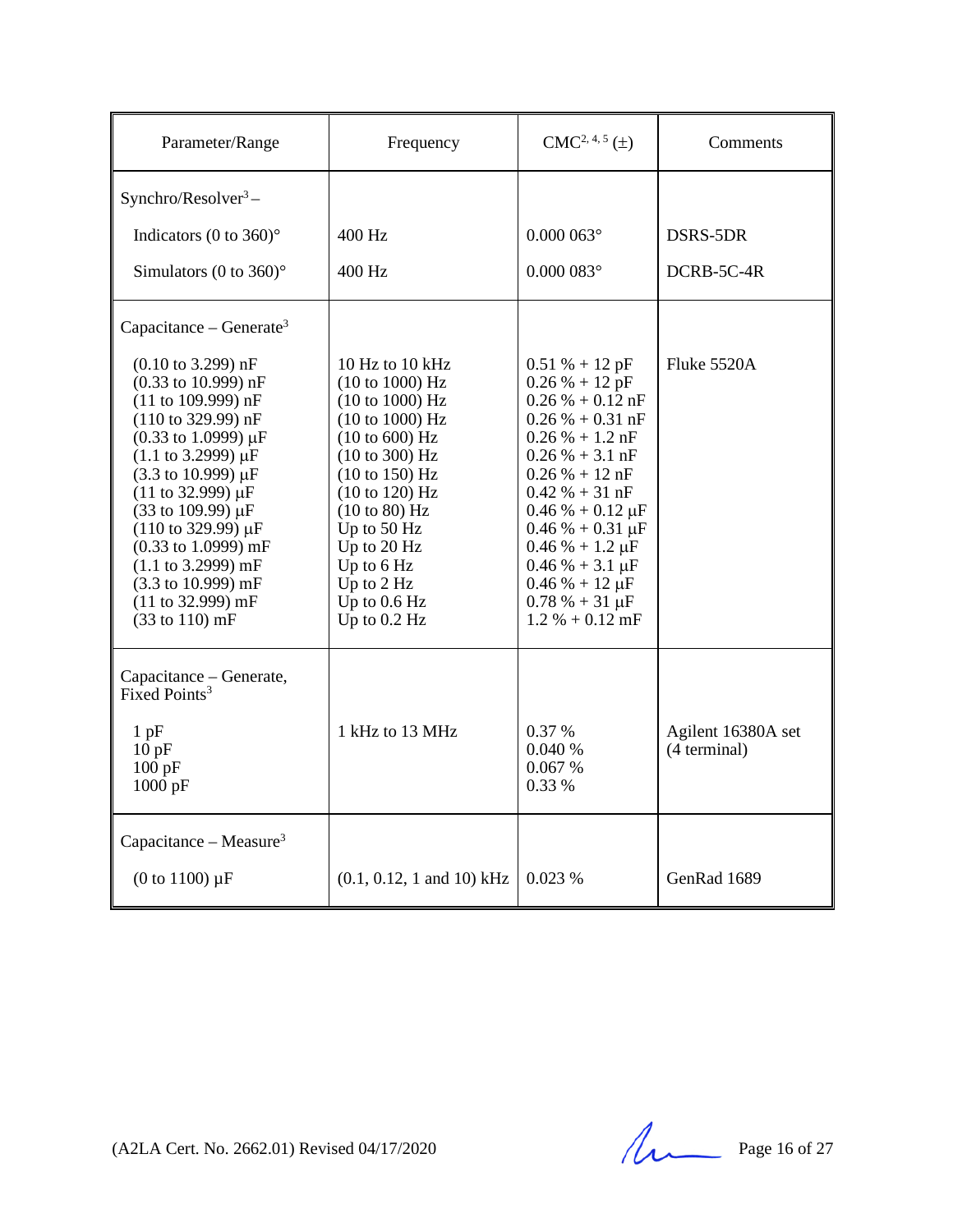| Parameter/Range                                                    | Frequency                                                                                | $CMC2, 4, 5(\pm)$                                                                                                | Comments                                  |
|--------------------------------------------------------------------|------------------------------------------------------------------------------------------|------------------------------------------------------------------------------------------------------------------|-------------------------------------------|
| Inductance – Generate,<br><b>Fixed Points</b>                      |                                                                                          |                                                                                                                  |                                           |
| $100 \text{ mH}$<br>$0.1$ mH<br>1 <sub>m</sub> H                   | $(0.1, 1)$ kHz<br>$(0.1, 1, 10)$ kHz<br>$(0.1, 1, 10)$ kHz                               | $0.11$ mH<br>$0.00055$ mH<br>$0.0013$ mH                                                                         | GenRad 106K<br>GenRad 106L<br>GenRad 106G |
| Inductance – Measure <sup>3</sup>                                  |                                                                                          |                                                                                                                  |                                           |
| $1 \mu H$ to $10 H$                                                | $1$ kHz                                                                                  | 0.023%                                                                                                           | GenRad 1689                               |
| Oscilloscope <sup>3</sup> –                                        |                                                                                          |                                                                                                                  |                                           |
| $50 \Omega$ Load<br>$1 \text{ M}\Omega$ Load                       | DC<br>DC                                                                                 | 0.25 % of output + 40 $\mu$ V<br>0.050 % of output + 40 $\mu$ V                                                  | Fluke 5520A/SC1100                        |
| Squarewave Signal -<br>$50 \Omega \n\textcircled{a} 1 \text{ kHz}$ | 1.0 mV to 6.6 $V_{p-p}$                                                                  | 0.25 % of output + 40 $\mu$ V                                                                                    |                                           |
| $1 M\Omega$<br>10 Hz to 1 kHz<br>(1 to 10) kHz                     | 1.0 mV to 130 $V_{p-p}$<br>1.0 mV to 130 $V_{p-p}$                                       | 0.10 % of output + 40 $\mu$ V<br>0.25 % of output + 40 $\mu$ V                                                   |                                           |
| Level Sine Wave -<br>Amplitude<br>(50 kHz Reference)               | 50 kHz<br>50 kHz to 100 MHz<br>(100 to 300) MHz<br>(300 to 600) MHz<br>(600 to 1100) MHz | $2.0 % + 300 \mu V$<br>$3.5 \% + 300 \mu V$<br>$4.0 % + 300 \mu V$<br>$6.0 % + 300 mV$<br>$7.0 % + 300 mV$       |                                           |
| Flatness<br>(50 kHz Reference)                                     | 50 kHz to 100 MHz<br>(100 to 300) MHz<br>(300 to 600) MHz<br>(600 to 1100) MHz           | $1.5\% + 100 \,\mu\text{V}$<br>$2.0\% + 100 \,\mu\text{V}$<br>$4.0 % + 100 \mu V$<br>$5.0\% + 100 \,\mu\text{V}$ |                                           |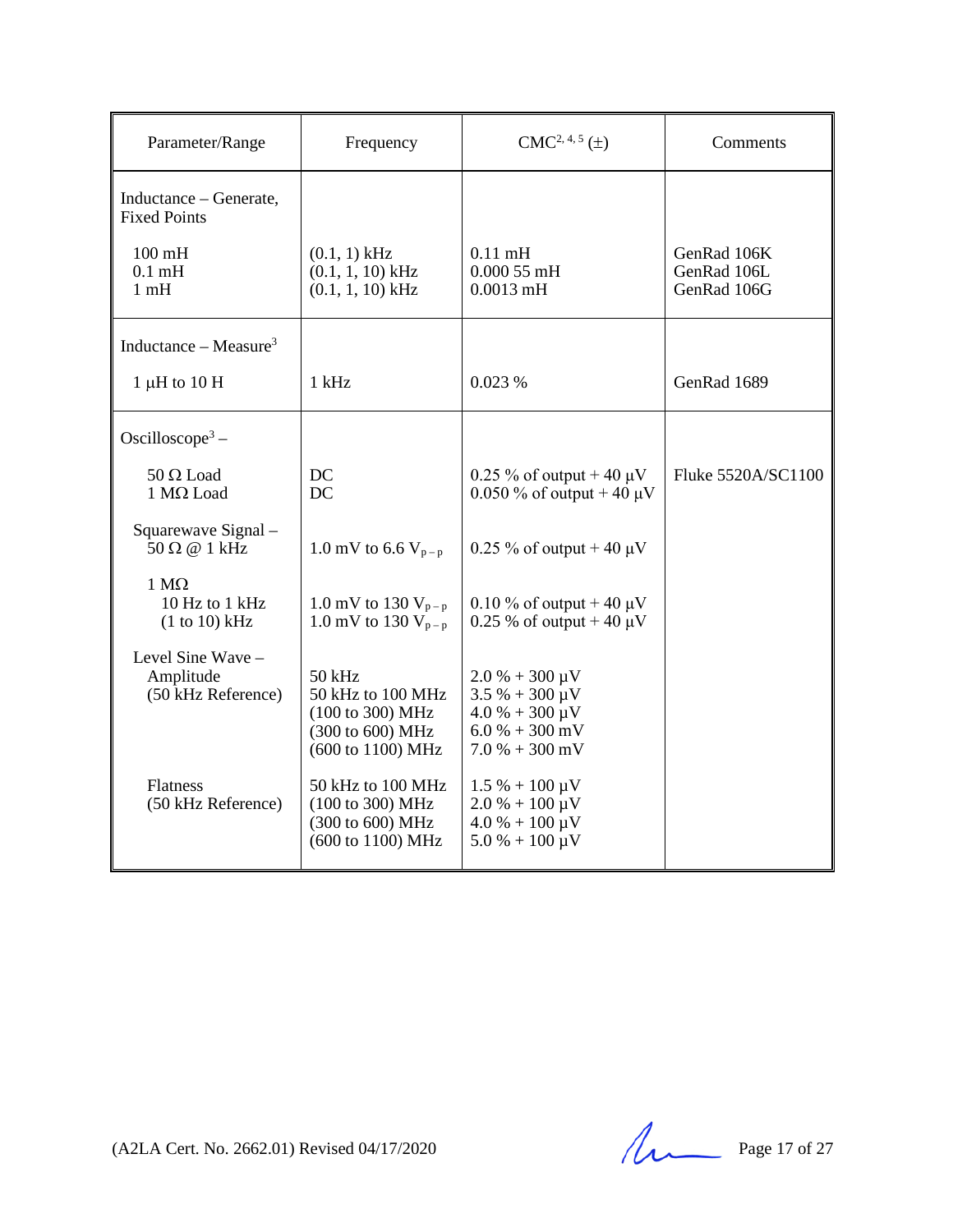| Parameter/Range                                                         | Frequency                                              | $CMC2, 4(\pm)$                                                                    | Comments                                    |
|-------------------------------------------------------------------------|--------------------------------------------------------|-----------------------------------------------------------------------------------|---------------------------------------------|
| Oscilloscope <sup>3</sup> –<br>(cont)                                   |                                                        |                                                                                   |                                             |
| Time Markers -<br>Source and Period<br>Into a 50 $\Omega$ Load          | 5 s to 50 ms<br>$20 \text{ ms}$ to $2 \text{ ns}$      | $(25 + 1000t)$ µs/s<br>$2.5 \ \mu s/s$                                            | Fluke 5520A/SC1100<br>$t =$ time in seconds |
| Rise Time $-$<br>$\leq$ 2 MHz<br>> 2 MHz                                | $\leq 300$ ps<br>$\leq$ 350 ps                         | $+0$ ps $/ -100$ ps<br>$+0$ ps $/ -100$ ps                                        |                                             |
| Wave Generator $-$<br>Amplitude -<br>$1 \text{ M}\Omega$<br>$50 \Omega$ | 1.8 mV to 55 $V_{pk-pk}$<br>1.8 mV to 2.5 $V_{pk-pk}$  | 3.0 % of output + 100 $\mu$ V<br>3.0 % of output + 100 $\mu$ V                    |                                             |
| Phase - Measure,<br>Fixed Points <sup>3</sup>                           | 101 Hz<br>$1$ kHz<br>$101$ kHz<br>1 MHz<br>13 MHz      | $0.010^\circ$<br>$0.0061^{\circ}$<br>$0.068^\circ$<br>$0.67^\circ$<br>$8.4^\circ$ | Agilent 53131A                              |
| $(0 to 360)$ °<br>50 mV to 120 V                                        | 20 Hz to 10 kHz<br>$(10 to 40)$ kHz<br>(40 to 100) kHz | $0.081^\circ$<br>$0.29^\circ$<br>$0.98^\circ$                                     | Krohn-Hite 6500                             |

(A2LA Cert. No. 2662.01) Revised 04/17/2020 Page 18 of 27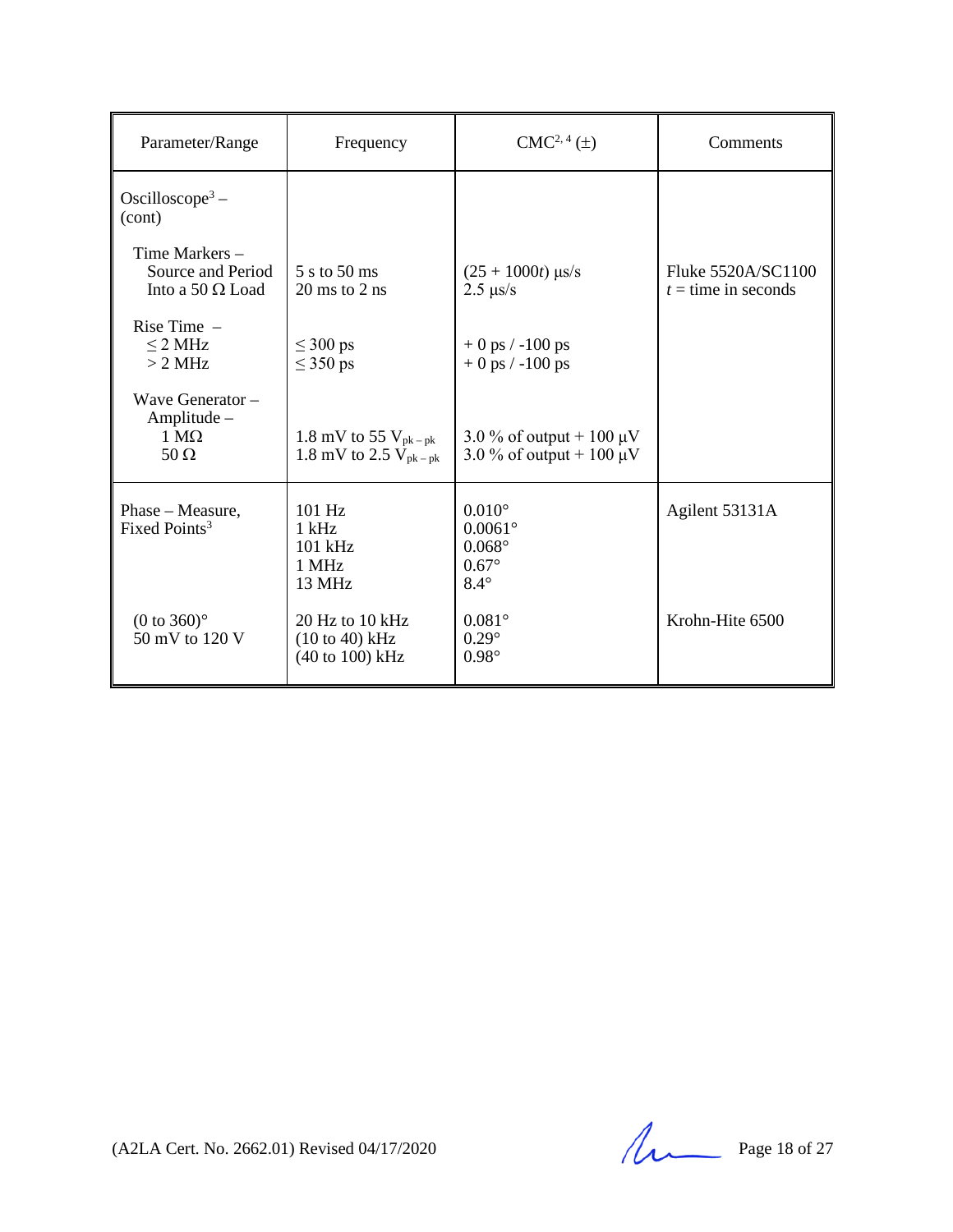| Parameter/Equipment                                 | Frequency                                                                                                                                                                                                                                              | $CMC2, 4(\pm)$                                                                                                                                                                                                                                               | Comments                                            |
|-----------------------------------------------------|--------------------------------------------------------------------------------------------------------------------------------------------------------------------------------------------------------------------------------------------------------|--------------------------------------------------------------------------------------------------------------------------------------------------------------------------------------------------------------------------------------------------------------|-----------------------------------------------------|
| AC Flatness - Measure,<br>Fixed Points <sup>3</sup> | 100/200 Hz<br>$10$ kHz<br>30 kHz<br>100 kHz<br>300 kHz<br>1 MHz<br>3 MHz<br>8 MHz<br><b>10 MHz</b>                                                                                                                                                     | $0.0044$ V<br>$0.0041$ V<br>$0.0042$ V<br>$0.0042$ V<br>$0.0041$ V<br>$0.0041$ V<br>$0.0042$ V<br>$0.0042$ V<br>$0.0042$ V                                                                                                                                   | Precision<br>measurements EL<br>1200 (75 $\Omega$ ) |
|                                                     | 20 MHz<br><b>30 MHz</b><br><b>50 MHz</b><br><b>70 MHz</b><br><b>80 MHz</b><br>10 Hz<br>100 Hz<br>10 kHz<br>30 kHz<br>100 kHz<br>300 kHz                                                                                                                | $0.0045$ V<br>$0.0048$ V<br>$0.0067$ V<br>$0.0098$ V<br>$0.012$ V<br>$0.0035$ V<br>$0.0036$ V<br>$0.0036$ V<br>$0.0036$ V<br>0.0038 V<br>$0.0037$ V                                                                                                          | Precision<br>measurements EL<br>$1200(50 \Omega)$   |
|                                                     | 1 MHz<br>3 MHz<br>8 MHz<br><b>10 MHz</b><br>20 MHz<br><b>30 MHz</b><br><b>50 MHz</b><br><b>70 MHz</b><br><b>80 MHz</b><br>10 <sub>Hz</sub><br>100 Hz<br>$10$ kHz<br>30 kHz<br>100 kHz<br>300 kHz<br>1 MHz<br>3 MHz<br>8 MHz<br><b>10 MHz</b><br>20 MHz | $0.0036$ V<br>$0.0037$ V<br>0.0039 V<br>0.0039 V<br>$0.0062$ V<br>$0.0061$ V<br>$0.0094$ V<br>$0.015$ V<br>$0.018$ V<br>0.021 V<br>$0.021$ V<br>$0.021$ V<br>$0.021$ V<br>$0.021$ V<br>$0.021$ V<br>0.10V<br>$0.021$ V<br>$0.022$ V<br>$0.022$ V<br>$0.12$ V | Ballantine 1395A-3<br>$(50 \Omega)$                 |

(A2LA Cert. No. 2662.01) Revised 04/17/2020 Page 19 of 27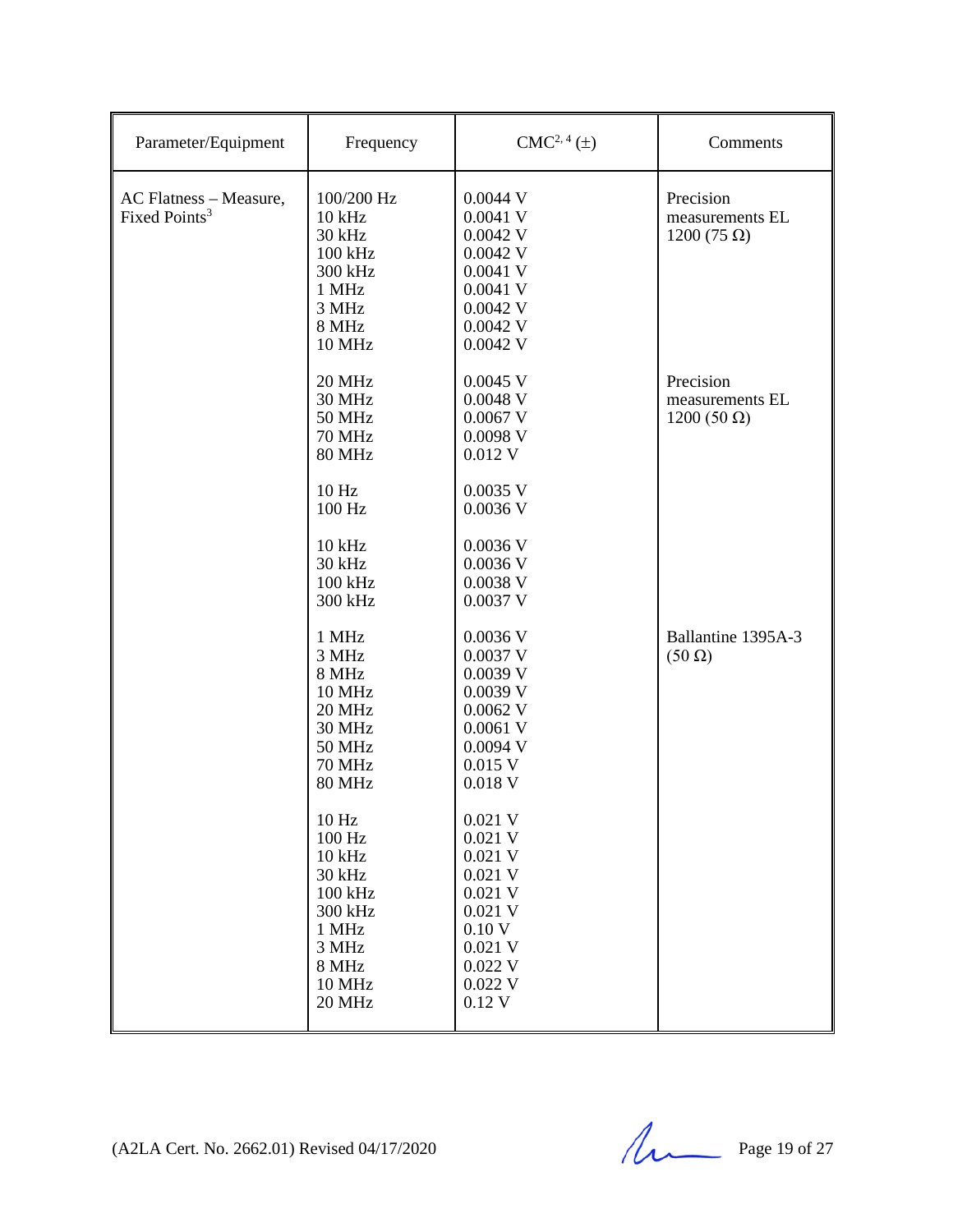## III. Electrical – RF/Microwave

| Parameter/Range                                                                                                                                                                                                                                                                                                                                                                                                                         | Frequency                                                                                                                                                                                                                                                            | $CMC2, 4, 5(\pm)$                                                                                                                                            | Comments                                                                                                                                     |
|-----------------------------------------------------------------------------------------------------------------------------------------------------------------------------------------------------------------------------------------------------------------------------------------------------------------------------------------------------------------------------------------------------------------------------------------|----------------------------------------------------------------------------------------------------------------------------------------------------------------------------------------------------------------------------------------------------------------------|--------------------------------------------------------------------------------------------------------------------------------------------------------------|----------------------------------------------------------------------------------------------------------------------------------------------|
| <b>Power Meter - Power</b><br>Reference, $@1$ mW <sup>3</sup>                                                                                                                                                                                                                                                                                                                                                                           | 50 MHz                                                                                                                                                                                                                                                               | 1.9%                                                                                                                                                         | Agilent 432A w/<br>478A                                                                                                                      |
| Absolute Power – Measure <sup>3</sup>                                                                                                                                                                                                                                                                                                                                                                                                   |                                                                                                                                                                                                                                                                      |                                                                                                                                                              | Power meter w/:                                                                                                                              |
| $(-70 \text{ to } -30) \text{ dBm}$                                                                                                                                                                                                                                                                                                                                                                                                     | 10 MHz to 18 GHz                                                                                                                                                                                                                                                     | 2.7 %                                                                                                                                                        | 8484A, N-type                                                                                                                                |
| $(-30 \text{ to } +10) \text{ dBm}$<br>$(+10 \text{ to } +20) \text{ dBm}$                                                                                                                                                                                                                                                                                                                                                              | 100 kHz to 4.2 GHz<br>(4.2 to 18) GHz<br>(18 to 26.5) GHz<br>$(26.5 \text{ to } 50) \text{ GHz}$<br>$100$ kHz to $4.2$ GHz<br>$(4.2 \text{ to } 18) \text{ GHz}$<br>$(18 \text{ to } 26.5) \text{ GHz}$<br>$(26.5 \text{ to } 50) \text{ GHz}$                       | 1.4 %<br>1.9%<br>2.4 %<br>$0.087$ dBm<br>3.3 %<br>3.5 %<br>3.8%<br>$0.087$ dBm                                                                               | 8482A H85, N-type<br>8481A H85, N-type<br>8485A H85, 3.5 mm<br>8487A<br>8482A H85, N-type<br>8481A H85, N-type<br>8485A H85, 3.5 mm<br>8487A |
| Relative Power – Measure <sup>3</sup>                                                                                                                                                                                                                                                                                                                                                                                                   |                                                                                                                                                                                                                                                                      |                                                                                                                                                              |                                                                                                                                              |
| $(0 to -10)$ dB<br>$(-10 \text{ to } -20) \text{ dB}$<br>$(-20 \text{ to } -30) \text{ dB}$<br>$(-30 \text{ to } -40) \text{ dB}$<br>$(-40 \text{ to } -50) \text{ dB}$<br>$(-50 \text{ to } -60) \text{ dB}$<br>$(-60 \text{ to } -70) \text{ dB}$<br>$(-70 \text{ to } -80) \text{ dB}$<br>$(-80 \text{ to } -90) \text{ dB}$<br>$(-90 \text{ to } -100) \text{ dB}$<br>$(-100 \text{ to } -110) \text{ dB}$<br>$(-110$ to $-120)$ dB | 10 MHz to 26.5 GHz<br>10 MHz to 26.5 GHz<br>10 MHz to 26.5 GHz<br>10 MHz to 26.5 GHz<br>10 MHz to 26.5 GHz<br>10 MHz to 26.5 GHz<br>10 MHz to 26.5 GHz<br>10 MHz to 26.5 GHz<br>10 MHz to 26.5 GHz<br>10 MHz to 26.5 GHz<br>10 MHz to 26.5 GHz<br>10 MHz to 26.5 GHz | $0.046$ dB<br>$0.053$ dB<br>$0.080$ dB<br>$0.098$ dB<br>$0.11$ dB<br>$0.12$ dB<br>$0.13$ dB<br>$0.17$ dB<br>$0.18$ dB<br>$0.19$ dB<br>$0.19$ dB<br>$0.21$ dB | Agilent 8902A                                                                                                                                |

(A2LA Cert. No. 2662.01) Revised 04/17/2020 Page 20 of 27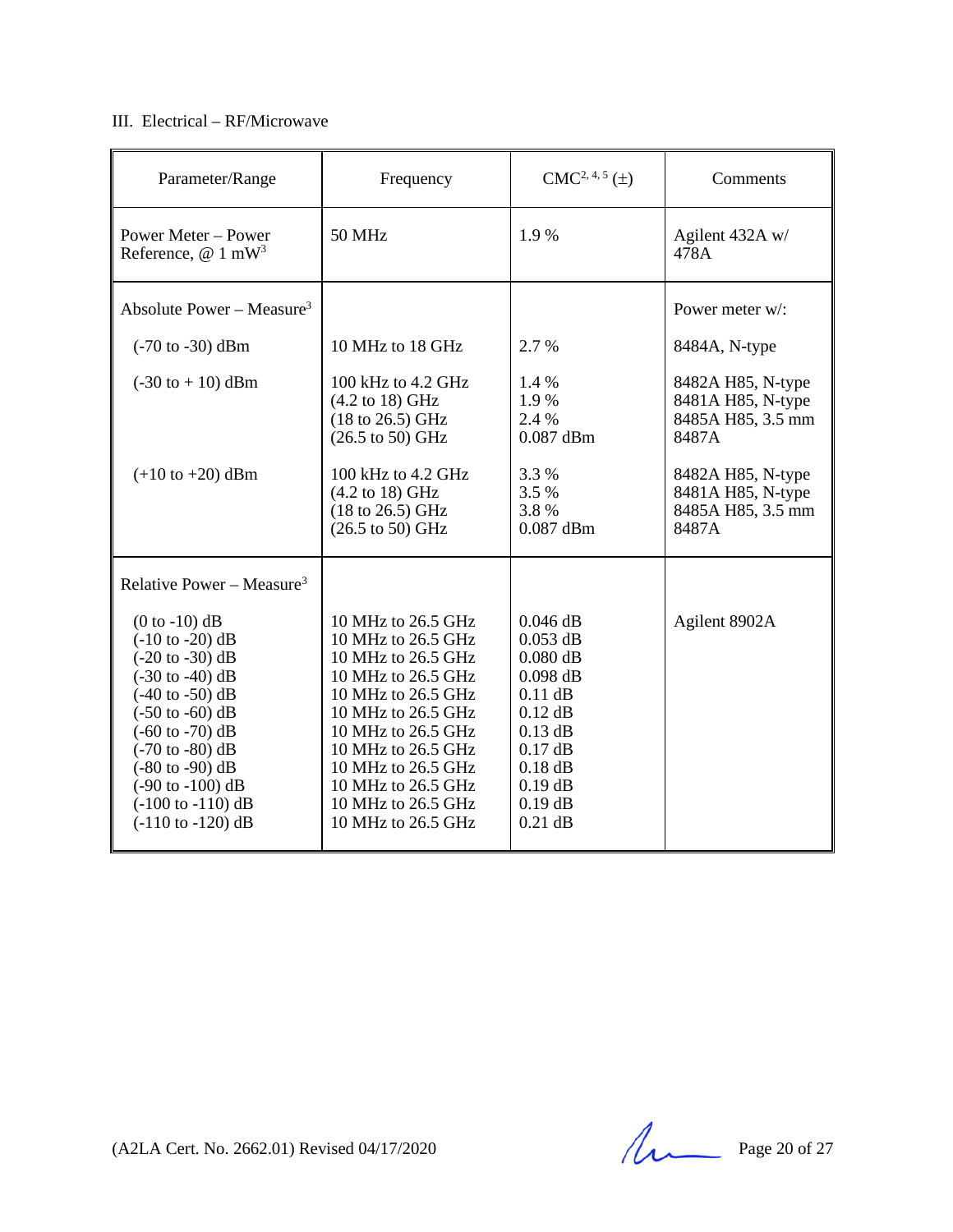| Parameter/Range                                                                                                                                                                                                                                     | Frequency                                                                                                                                                              | $CMC2, 4(\pm)$                                                                                                                           | Comments                      |
|-----------------------------------------------------------------------------------------------------------------------------------------------------------------------------------------------------------------------------------------------------|------------------------------------------------------------------------------------------------------------------------------------------------------------------------|------------------------------------------------------------------------------------------------------------------------------------------|-------------------------------|
| Attenuation – Measure <sup>3</sup>                                                                                                                                                                                                                  |                                                                                                                                                                        |                                                                                                                                          |                               |
| $(0 to -10)$ dB<br>$(-10 \text{ to } -20) \text{ dB}$<br>$(-20 \text{ to } -30) \text{ dB}$<br>$(-30 \text{ to } -40) \text{ dB}$<br>$(-40 \text{ to } -50) \text{ dB}$<br>$(-50 \text{ to } -60) \text{ dB}$<br>$(-60 \text{ to } -70) \text{ dB}$ | 10 MHz to 26.5 GHz<br>10 MHz to 26.5 GHz<br>10 MHz to 26.5 GHz<br>10 MHz to 26.5 GHz<br>10 MHz to 26.5 GHz<br>10 MHz to 26.5 GHz<br>10 MHz to 26.5 GHz                 | $0.024$ dB<br>$0.029$ dB<br>$0.035$ dB<br>$0.041$ dB<br>$0.047$ dB<br>$0.053$ dB<br>$0.058$ dB                                           | HP 8902A w/ 11722A,<br>11792A |
| $(-70 \text{ to } -80) \text{ dB}$<br>$(-80 \text{ to } -90) \text{ dB}$<br>$(-90 \text{ to } -100) \text{ dB}$<br>$(-100 \text{ to } -110) \text{ dB}$<br>$(-110$ to $-120)$ dB                                                                    | 10 MHz to 26.5 GHz<br>10 MHz to 26.5 GHz<br>10 MHz to 26.5 GHz<br>10 MHz to 1.3 GHz<br>10 MHz to 1.3 GHz                                                               | $0.064$ dB<br>$0.070$ dB<br>$0.075$ dB<br>$0.12$ dB<br>$0.17$ dB                                                                         | HP 8902A w/11722A             |
| Attenuation – Generate <sup>3</sup>                                                                                                                                                                                                                 |                                                                                                                                                                        |                                                                                                                                          |                               |
| 10dB<br>20 dB<br>30 dB<br>40dB<br>50 dB<br>60 dB<br>70 dB<br>80 dB<br>90 dB<br>100dB                                                                                                                                                                | <b>30 MHz</b><br><b>30 MHz</b><br><b>30 MHz</b><br><b>30 MHz</b><br><b>30 MHz</b><br><b>30 MHz</b><br><b>30 MHz</b><br><b>30 MHz</b><br><b>30 MHz</b><br><b>30 MHz</b> | $0.010$ dB<br>$0.016$ dB<br>$0.022$ dB<br>$0.021$ dB<br>$0.028$ dB<br>$0.031$ dB<br>$0.033$ dB<br>$0.042$ dB<br>$0.045$ dB<br>$0.051$ dB | Weinschel PA-2                |
| 10 dBm                                                                                                                                                                                                                                              | 10 MHz to 12.4 GHz<br>(12.4 to 18) GHz                                                                                                                                 | $0.58$ dBm<br>$0.69$ dBm                                                                                                                 | <b>HP 8496B</b>               |
| 20 dBm                                                                                                                                                                                                                                              | 10 MHz to 12.4 GHz<br>(12.4 to 18) GHz                                                                                                                                 | $0.81$ dBm<br>$0.92$ dBm                                                                                                                 |                               |
| 30 dBm                                                                                                                                                                                                                                              | 10 MHz to 12.4 GHz<br>(12.4 to 18) GHz                                                                                                                                 | $1.0$ dBm<br>1.4 dBm                                                                                                                     |                               |

(A2LA Cert. No. 2662.01) Revised 04/17/2020 Page 21 of 27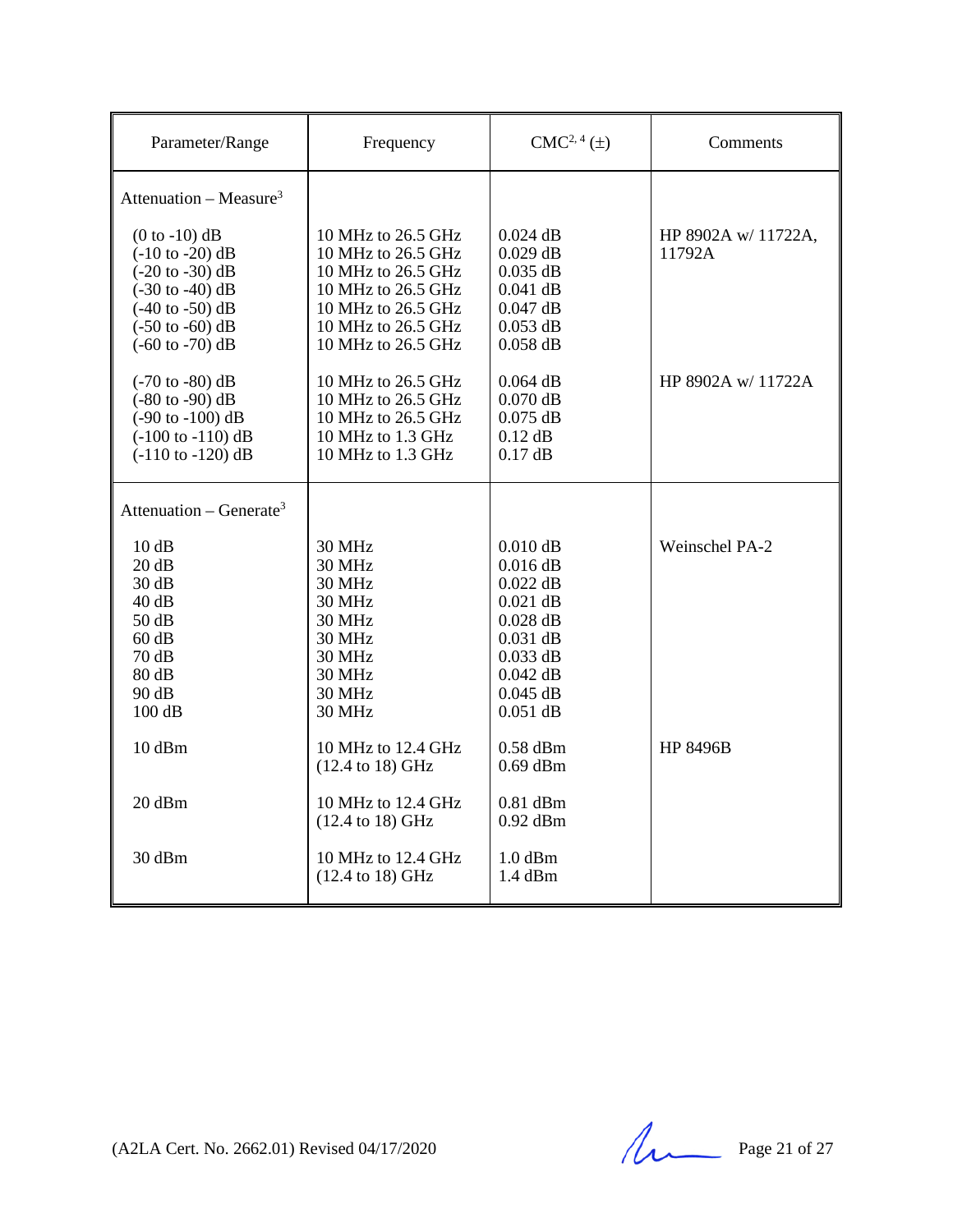| Parameter/Range                               | Frequency                                                   | $CMC2, 4, 5(\pm)$      | Comments              |
|-----------------------------------------------|-------------------------------------------------------------|------------------------|-----------------------|
| Attenuation – Generate <sup>3</sup><br>(cont) |                                                             |                        |                       |
| 40 dBm                                        | 10 MHz to $12.4$ GHz<br>$(12.4 \text{ to } 18) \text{ GHz}$ | $1.4$ dBm<br>$1.8$ dBm | <b>HP 8496B</b>       |
| 50 dBm                                        | 10 MHz to 12.4 GHz<br>(12.4 to 18) GHz                      | $1.7$ dBm<br>$2.8$ dBm |                       |
| 60 dBm                                        | 10 MHz to 12.4 GHz<br>$(12.4 \text{ to } 18) \text{ GHz}$   | $2.3$ dBm<br>$3.0$ dBm |                       |
| 70 dBm                                        | 10 MHz to 12.4 GHz<br>(12.4 to 18) GHz                      | $2.4$ dBm<br>$3.2$ dBm |                       |
| 80 dBm                                        | 10 MHz to 12.4 GHz<br>$(12.4 \text{ to } 18) \text{ GHz}$   | $2.8$ dBm<br>$3.7$ dBm |                       |
| 90 dBm                                        | 10 MHz to 12.4 GHz<br>$(12.4 \text{ to } 18) \text{ GHz}$   | $3.1$ dBm<br>$4.2$ dBm |                       |
| 100 dBm                                       | 10 MHz to 12.4 GHz<br>$(12.4 \text{ to } 18) \text{ GHz}$   | $3.5$ dBm<br>$4.6$ dBm |                       |
| 110 dBm                                       | 10 MHz to 12.4 GHz<br>$(12.4 \text{ to } 18) \text{ GHz}$   | $3.5$ dBm<br>5.1 dBm   |                       |
| Amplitude Modulation -<br>Measure             |                                                             |                        |                       |
| Rate: 50 Hz to 10 kHz<br>Depths: 5 % to 99 %  | 150 kHz to 10 MHz                                           | $2.4 % + 1.0$ digit    | HP 8902A w/<br>11793A |
| Rate: 20 Hz to 10 kHz<br>Depths: Up to 99 %   | 150 kHz to 10 MHz                                           | $3.5\% + 1.0$ digit    |                       |
| Rate: 50 Hz to 50 kHz<br>Depths: 5 % to 99 %  | 10 MHz to 1.3 GHz                                           | $1.2 % + 1.0$ digit    |                       |
| Rate: 20 Hz to 100 kHz<br>Depths: Up to 99 %  | 10 MHz to 1.3 GHz                                           | $3.5 \% + 1.0$ digit   |                       |
| Rate: 50 Hz to 50 kHz<br>Depths: 5 % to 99 %  | $(1.3 \text{ to } 26.5) \text{ GHz}$                        | $1.8 \% + 1.0$ digit   |                       |
| Rate: 20 Hz to 100 kHz<br>Depths: Up to 99 %  | $(1.3 \text{ to } 26.5) \text{ GHz}$                        | $3.6 % + 1.0$ digit    |                       |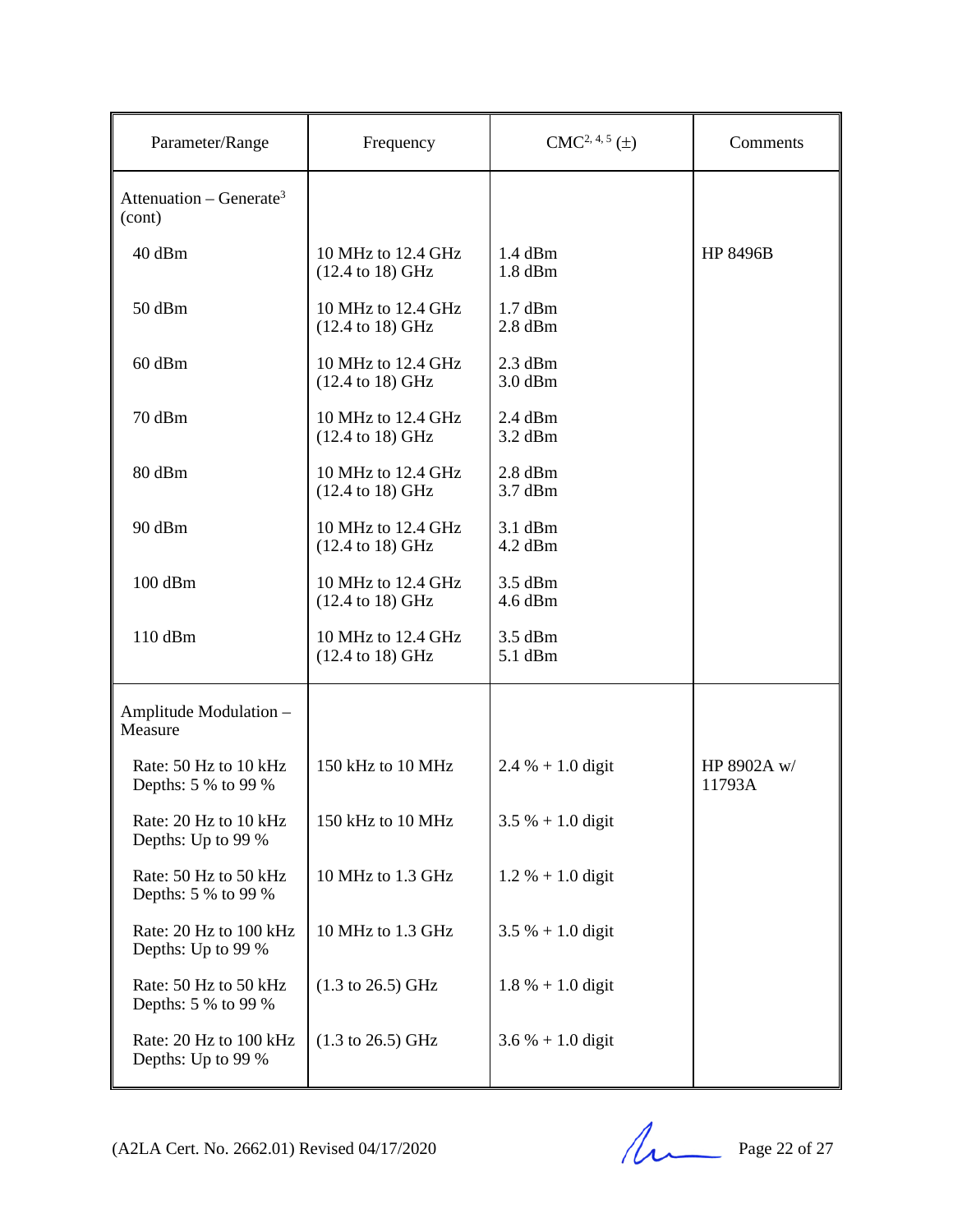| Parameter/Range                                     | Frequency                                                                                 | $CMC2, 4, 5(\pm)$                                                     | Comments                         |
|-----------------------------------------------------|-------------------------------------------------------------------------------------------|-----------------------------------------------------------------------|----------------------------------|
| Frequency Modulation -<br>Measure                   |                                                                                           |                                                                       |                                  |
| Rate: 20 Hz to 10 kHz<br>Dev.: $\leq 40$ kHz Peak   | 250 kHz to 10 MHz                                                                         | $2.3 \% + 1.0$ digit                                                  | HP 8902A w/<br>11793A            |
| Rate: 50 Hz to 100 kHz<br>Dev.: $\leq 400$ kHz Peak | 10 MHz to 1.3 GHz                                                                         | $1.2 % + 1.0$ digit                                                   |                                  |
| Rate: 20 Hz to 200 kHz<br>Dev.: $\leq 400$ kHz Peak | 10 MHz to 1.3 GHz                                                                         | $5.8 \% + 1.0$ digit                                                  |                                  |
| Rate: 50 Hz to 100 kHz<br>Dev.: $\leq 400$ kHz Peak | $(1.3 \text{ to } 26.5) \text{ GHz}$                                                      | $1.2 % + 1.0$ digit                                                   |                                  |
| Rate: 20 Hz to 200 kHz<br>Dev.: $\leq 400$ kHz Peak | $(1.3 \text{ to } 26.5) \text{ GHz}$                                                      | $5.8 \% + 1.0$ digit                                                  |                                  |
| Phase Modulation -<br>Measure                       |                                                                                           |                                                                       |                                  |
| Rate: 200 Hz to 10 kHz<br>$(0 to 100)$ rad          | Carrier:<br>150 kHz $\leq$ fc $<$ 10 MHz                                                  | $4.7 % + 1.0$ digit                                                   | HP 8902A w/<br>11793A            |
| Rate: 200 Hz to 20 kHz<br>$(0 to 100)$ rad          | 10 MHz $\leq$ <i>fc</i> < 1.3 GHz                                                         | $3.6 % + 1.0$ digit                                                   |                                  |
| Rate: 200 Hz to 20 kHz<br>$(0 to 100)$ rad          | 10 MHz $\leq$ <i>fc</i> < 26.5 GHz                                                        | $3.5 \% + 1.0$ digit                                                  |                                  |
| Reflection $S_{11}/S_{22}$ –<br>Measure             |                                                                                           |                                                                       |                                  |
| <b>VSWR</b>                                         | 45 MHz<br>45 MHz to 2 GHz<br>$(2 \text{ to } 8)$ GHz<br>(8 to 20) GHz<br>(20 to 26.5) GHz | 0.0076 lin<br>0.0070 lin<br>$0.013$ lin<br>$0.013$ lin<br>$0.014$ lin | 8510C, 85053B,<br>85131D, 85052B |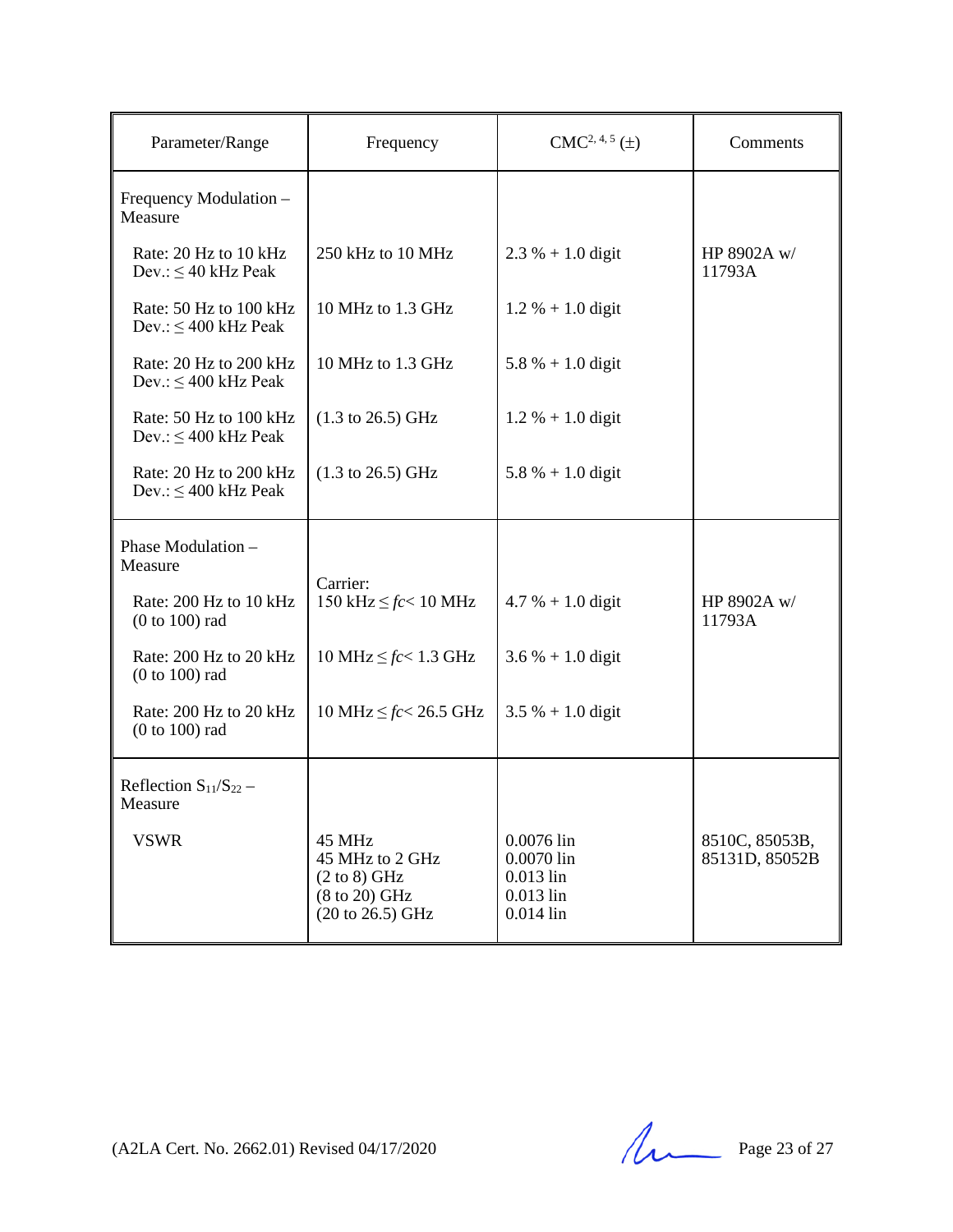| Parameter/Range                                               | Frequency                                                  | $CMC2, 4(\pm)$                                                                               | Comments                           |
|---------------------------------------------------------------|------------------------------------------------------------|----------------------------------------------------------------------------------------------|------------------------------------|
| Transmission $S_{12}/S_{21}$ –<br>Measure                     |                                                            |                                                                                              |                                    |
| $(0 to 20)$ dB<br>$(20 to 40)$ dB<br>$(40 \text{ to } 60)$ dB | 45 MHz                                                     | $(0.025 \text{ to } 0.038) \text{ dB}$<br>$0.16$ dB<br>$(0.095 \text{ to } 0.11) \text{ dB}$ | 8510C, 85053B,<br>85131D, 85052B   |
| $(0 to 20)$ dB<br>$(20 to 40)$ dB<br>$(40 \text{ to } 60)$ dB | 45 MHz to 2 GHz                                            | $(0.032 \text{ to } 0.043) \text{ dB}$<br>$(0.15 \text{ to } 0.16) \text{ dB}$<br>$0.23$ dB  |                                    |
| $(0 to 20)$ dB<br>$(20 to 40)$ dB<br>$(40 \text{ to } 60)$ dB | $(2 \text{ to } 8)$ GHz                                    | $(0.043 \text{ to } 0.051) \text{ dB}$<br>$0.19$ dB<br>$(0.11 \text{ to } 0.12) \text{ dB}$  |                                    |
| $(0 to 20)$ dB<br>$(20 to 40)$ dB<br>$(40 \text{ to } 60)$ dB | $(8 \text{ to } 20)$ GHz                                   | $(0.068 \text{ to } 0.074) \text{ dB}$<br>$(0.21 \text{ to } 0.22) \text{ dB}$<br>$0.34$ dB  |                                    |
| $(0 to 20)$ dB<br>$(20 to 40)$ dB<br>$(40 \text{ to } 60)$ dB | $(20 \text{ to } 26.5) \text{ GHz}$                        | $(0.086 \text{ to } 0.091) \text{ dB}$<br>$(0.25 \text{ to } 0.26) \text{ dB}$<br>$0.72$ dB  |                                    |
| Distortion – Measure <sup>3</sup>                             | 20 Hz to 20 kHz<br>$(20 \text{ to } 100) \text{ kHz}$      | 1.2 dB<br>$2.3 \text{ dB}$                                                                   | <b>HP 8903B</b>                    |
|                                                               | 100 kHz to 2.5 GHz<br>$(2.5 \text{ to } 26.5) \text{ GHz}$ | $1.8$ dBm<br>$2.6$ dBm                                                                       | <b>HP 8566A</b><br><b>HP 8563E</b> |

## IV. Mechanical

| Parameter/Equipment              | Range                                                             | $CMC2(\pm)$                                                                     | Comments        |
|----------------------------------|-------------------------------------------------------------------|---------------------------------------------------------------------------------|-----------------|
| Balances and Scales <sup>3</sup> | $(1 to 200)$ g<br>$200$ g to 1 kg<br>$(1 \text{ to } 5)$ kg       | $0.031$ mg + 3.0 µg/g<br>$0.41$ mg + 4.0 $\mu$ g/g<br>$0.61$ mg + 3.0 $\mu$ g/g | Class 1 weights |
|                                  | $(1 to 100)$ lb<br>$(100 \text{ to } 500)$ lb<br>(500 to 1200) lb | $0.0057$ lb<br>$0.053$ lb<br>$0.57$ lb                                          | Class F weights |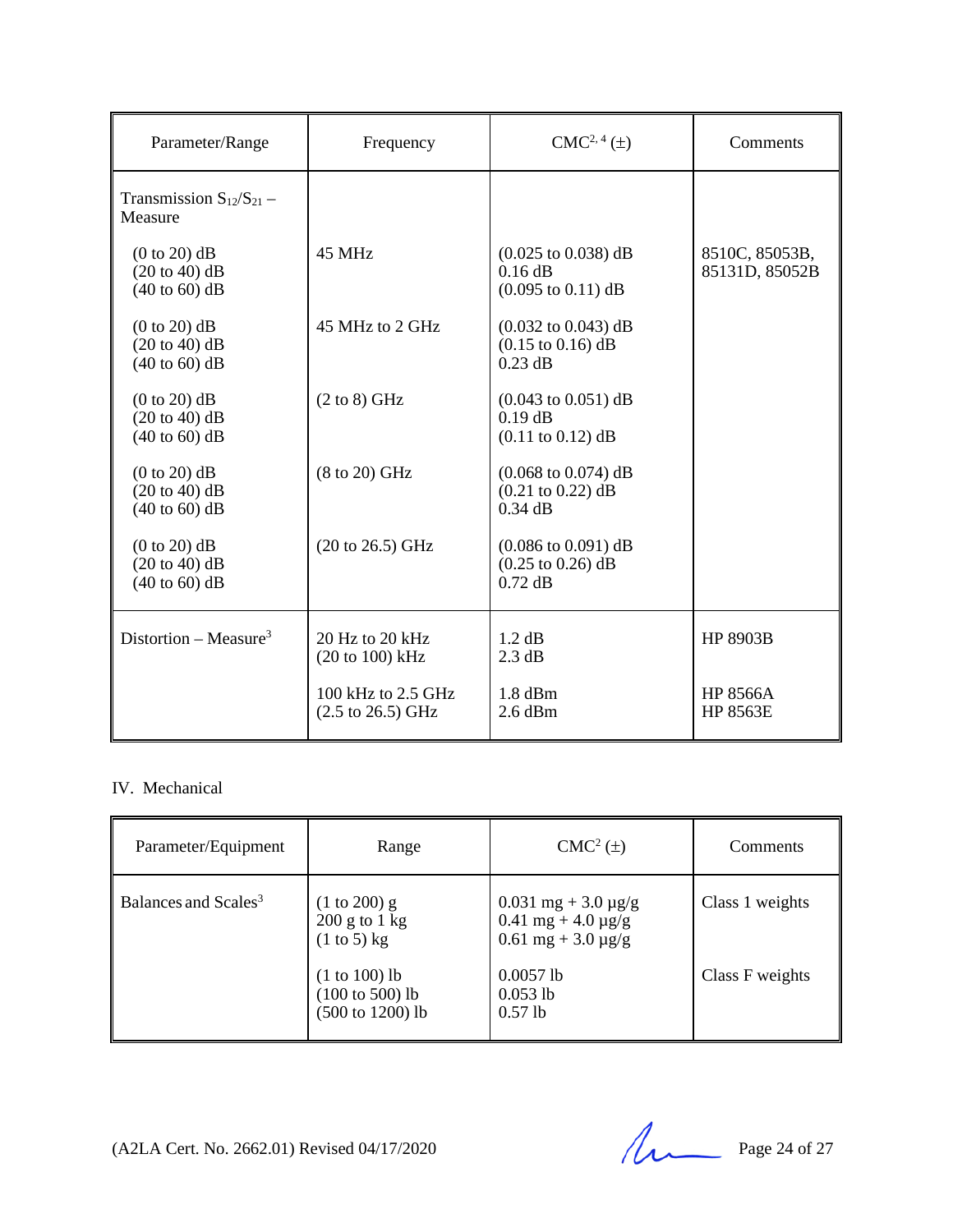| Parameter/Equipment                                                        | Range                                                                                                                                   | $CMC2, 5, 6(\pm)$                    | Comments                                                                                     |
|----------------------------------------------------------------------------|-----------------------------------------------------------------------------------------------------------------------------------------|--------------------------------------|----------------------------------------------------------------------------------------------|
| Pressure – Measure and<br>Measuring Equipment <sup>3</sup>                 |                                                                                                                                         |                                      |                                                                                              |
| Pneumatic                                                                  | $(0.1 \text{ to } 1.0)$ psig<br>$(1 to 100)$ psig                                                                                       | $0.0019$ psi<br>0.032%               | <b>Fluke 700P22</b>                                                                          |
|                                                                            | $(0 to 1000)$ psig                                                                                                                      | $0.13$ psi + 0.12 %                  | Additel ADT 681-RD-GP                                                                        |
| Hydraulic                                                                  | $(100 \text{ to } 1000) \text{ psig}$<br>$(1000 \text{ to } 10000) \text{ psig}$                                                        | 0.029%<br>0.032 %                    | Ametek T-100-1/C                                                                             |
|                                                                            | $(0 to 10 000)$ psig                                                                                                                    | 3.6 psi + 0.12 %                     | Additel ADT 681-RD-GP                                                                        |
| Torque – Measure <sup>3</sup>                                              | $(4 \text{ to } 50)$ lbf $\cdot$ in<br>$(50 \text{ to } 400)$ lbf $\cdot$ in<br>$(400 \text{ to } 1000)$ lbf·in<br>(83 to 250) lbf · ft | 0.57 %<br>0.34 %<br>0.38 %<br>0.38 % | CDI Suretest and 4 in 1<br>transducer                                                        |
| Force – Measuring<br>Equipment,<br>Compression and<br>Tension <sup>3</sup> | Up to $250$ lbf                                                                                                                         | $0.080\% + 0.6R$                     | Class F weights and<br>hangers                                                               |
| Tachometers <sup>3</sup>                                                   | $(1 to 1000)$ rpm<br>(1000 to 99 999) rpm                                                                                               | $0.059$ rpm<br>$0.58$ rpm            | $HP$ 3325B + LED                                                                             |
| Air Velocity -<br>Measuring Equipment,<br>Anemometers                      | $(0.5 \text{ to } 35) \text{ m/s}$                                                                                                      | $0.9\% + 0.021$ m/s                  | Direct comparison w/<br>furnace controls<br>micromanometer, TSI<br>airflow pitot static tube |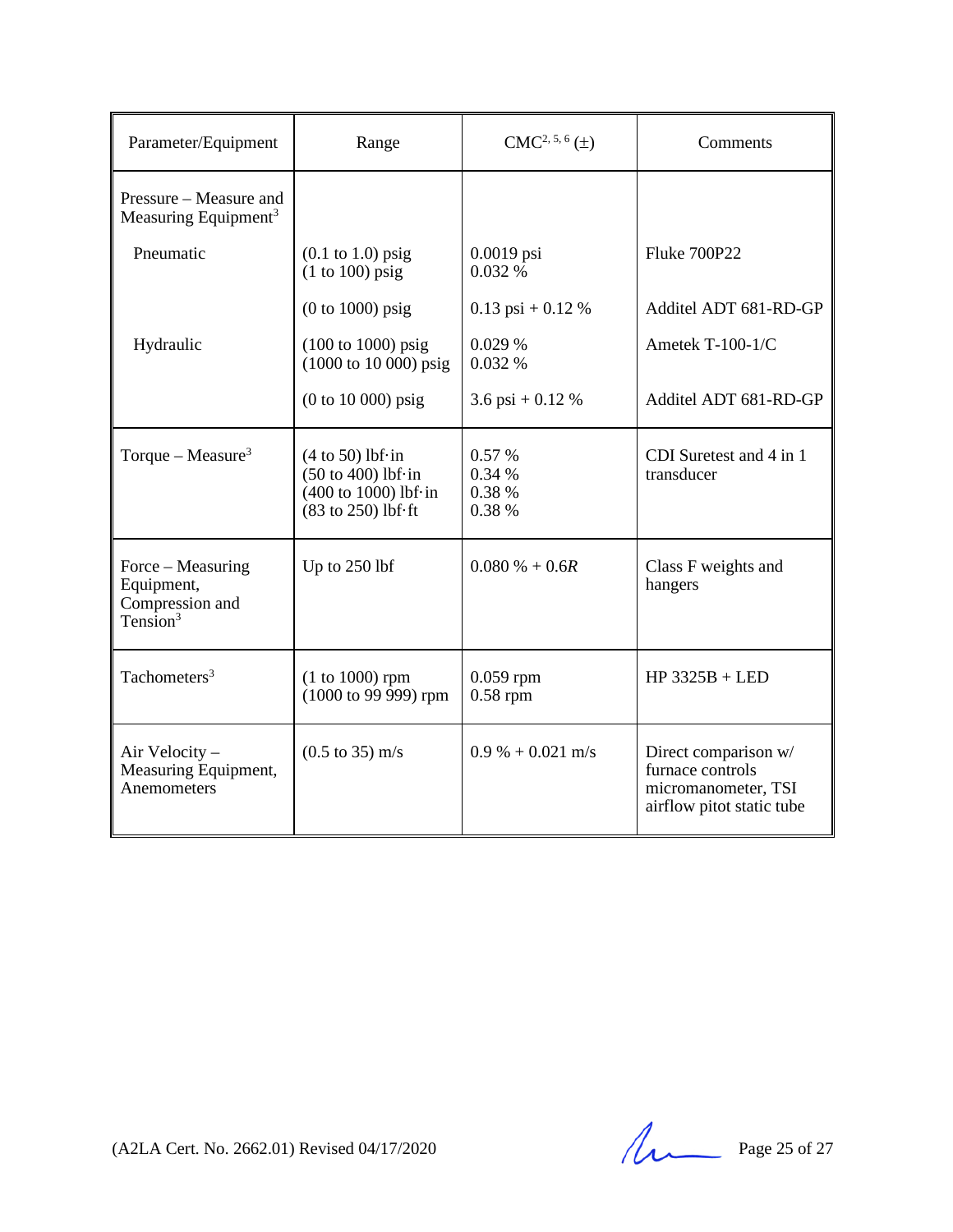# V. Thermodynamics

| Parameter/Equipment                                                           | Range                                                  | $CMC2, 5, 6(\pm)$                                    | Comments                                                                                               |
|-------------------------------------------------------------------------------|--------------------------------------------------------|------------------------------------------------------|--------------------------------------------------------------------------------------------------------|
| Temperature -<br><b>Measuring Equipment</b>                                   | -78 $\degree$ C<br>$(-5 \text{ to } 580)$ °C           | $0.0036\% + 0.071$ °C<br>$0.0037\% + 0.044\degree C$ | Hart 1502A, 5628,<br>isopropanol/dry ice<br>slurry<br>Hart 1502A, 5628,<br>temperature<br>baths/blocks |
| Infrared Thermometers <sup>3</sup>                                            | $(35 \text{ to } 500)$ °C                              | $0.35\% + 0.5\,^{\circ}\mathrm{C}$                   | Hart 4181 black body<br>$\epsilon$ = 0.9 to 1.0<br>$\lambda$ = (8 to 14) $\mu$ m                       |
| Temperature – Measure,<br>RTD, Thermocouples<br>and Thermometers <sup>3</sup> | $(-200 \text{ to } 660)$ °C                            | $0.0024 \% + 0.027 °C$                               | Hart 1502A, 5628                                                                                       |
| Relative Humidity $-$<br>Measuring Equipment <sup>3</sup>                     | $(10 \text{ to } 90)$ % RH<br>$(10 \text{ to } 55)$ °C | 1.4 % RH                                             | Geo Instruments<br>2000SP                                                                              |
| Relative Humidity -<br>Measure <sup>3</sup>                                   | $(10 \text{ to } 90)$ % RH                             | 1.2 % RH                                             | Vaisala MI70, HMP77                                                                                    |

# VI. Time & Frequency

| Parameter/Equipment                             | Frequency                                                      | $CMC2, 6(\pm)$                                | Comments                                   |
|-------------------------------------------------|----------------------------------------------------------------|-----------------------------------------------|--------------------------------------------|
| Frequency – Measuring<br>Equipment <sup>3</sup> | <b>10 MHz</b><br>$0.01$ Hz to 26.5 GHz                         | $0.010$ nHz/Hz<br>$0.010$ nHz/Hz + 5 $\mu$ Hz | GPS 58503A<br>GPS receiver w/<br>generator |
| Frequency – Measure                             | $0.01$ Hz to $3.0$ GHz<br>$(3.0 \text{ to } 26.5) \text{ GHz}$ | $0.058$ mHz<br>$0.58$ Hz                      | 58503A, 53132A-003<br>58503A, EIP 28B      |

<sup>1</sup> This laboratory offers commercial calibration service and field calibration services.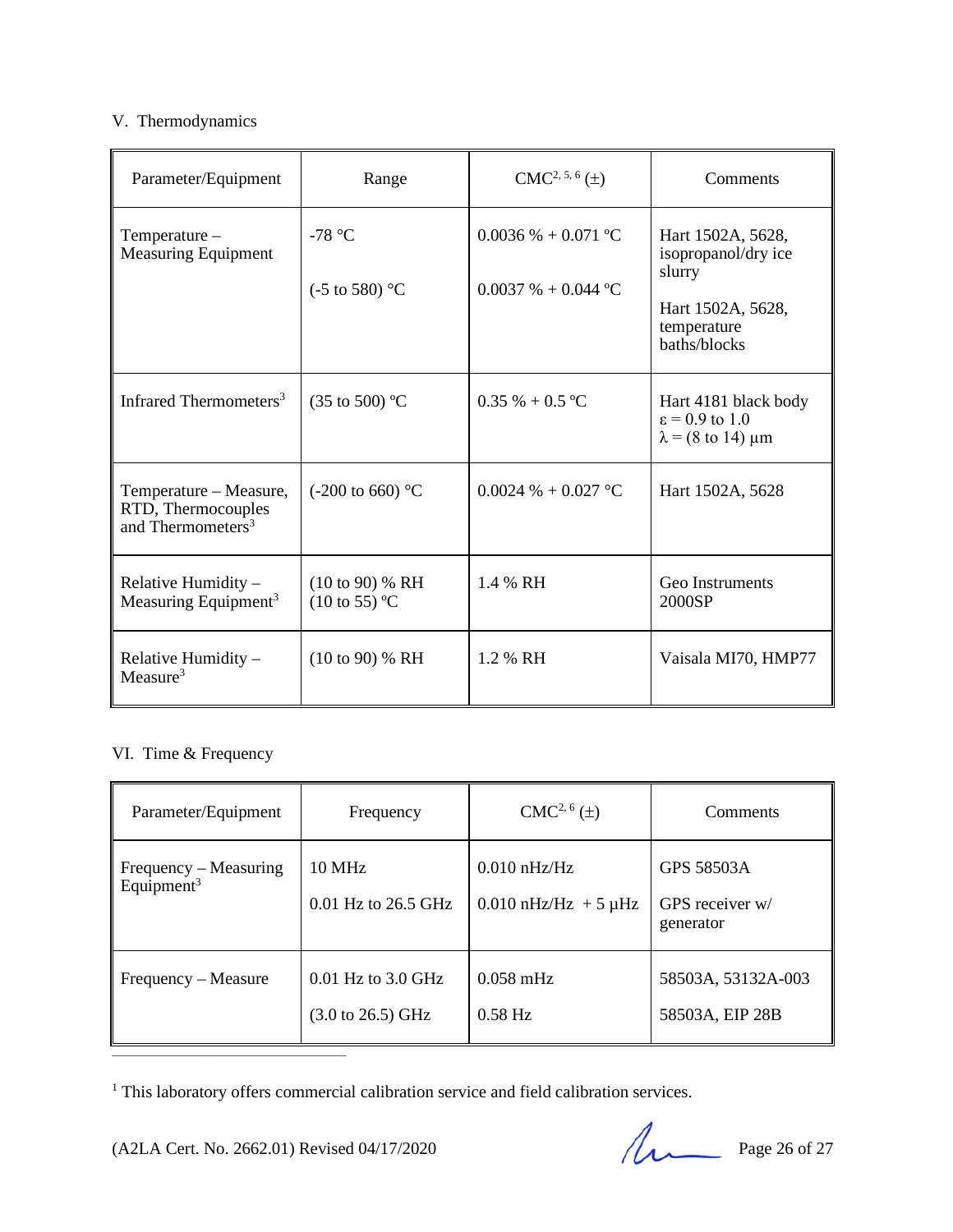- <sup>2</sup> Calibration and Measurement Capability Uncertainty (CMC) is the smallest uncertainty of measurement that a laboratory can achieve within its scope of accreditation when performing more or less routine calibrations of nearly ideal measurement standards or nearly ideal measuring equipment. CMCs represent expanded uncertainties expressed at approximately the 95 % level of confidence, usually using a coverage factor of  $k = 2$ . The actual measurement uncertainty of a specific calibration performed by the laboratory may be greater than the CMC due to the behavior of the customer's device and to influences from the circumstances of the specific calibration.
- <sup>3</sup> Field calibration service is available for this calibration and this laboratory meets A2LA *R104 – General Requirements: Accreditation of Field Testing and Field Calibration Laboratories* for these calibrations. Please note the actual measurement uncertainties achievable on a customer's site can normally be expected to be larger than the CMC found on the A2LA Scope. Allowance must be made for aspects such as the environment at the place of calibration and for other possible adverse effects such as those caused by transportation of the calibration equipment. The usual allowance for the actual uncertainty introduced by the item being calibrated, (e.g. resolution) must also be considered and this, on its own, could result in the actual measurement uncertainty achievable on a customer's site being larger than the CMC.
- <sup>4</sup> The measurands stated are generated using the indicated instrument (see Comments). This capability is suitable for the calibration of the devices intended to measure the measurand in the ranges indicated. CMC's are expressed as either a specific value that covers the full range or as a fraction or percent/fraction of the reading plus a fixed floor specification.
- <sup>5</sup> In the statement of CMC, *R* is the resolution of the unit under test; percentages are to be read as percent of reading, unless noted otherwise.
- <sup>6</sup> The type of instrument or material being calibrated is defined by the parameter. This indicates the laboratory is capable of calibrating instruments that measure or generate the values in the ranges indicated for the listed measurement parameter.

<sup>7</sup> This scope meets A2LA's P112 *Flexible Scope Policy.*